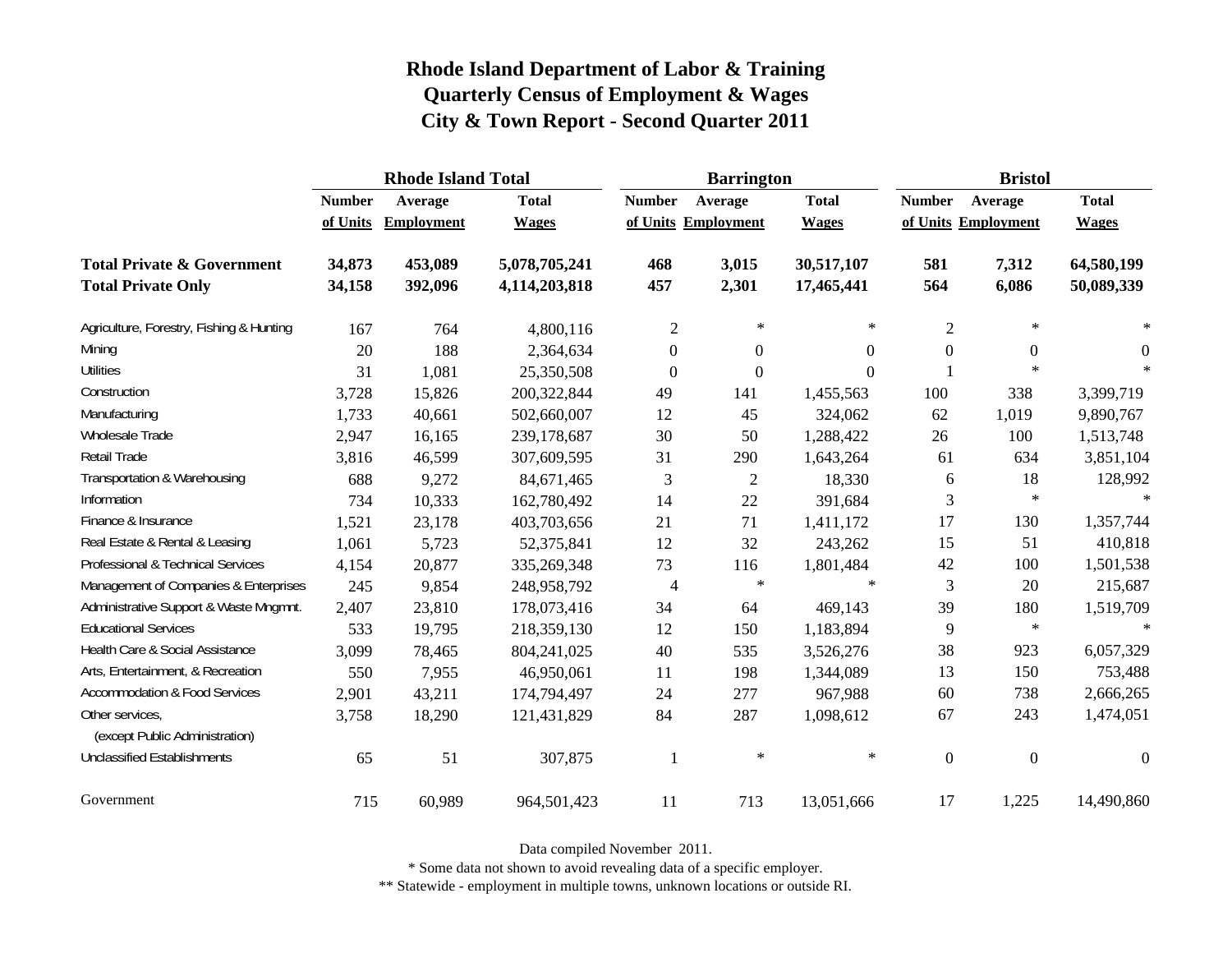|                                          | <b>Burrillville</b> |                     |              |               | <b>Central Falls</b> |                  | <b>Charlestown</b>       |                     |              |
|------------------------------------------|---------------------|---------------------|--------------|---------------|----------------------|------------------|--------------------------|---------------------|--------------|
|                                          | <b>Number</b>       | Average             | <b>Total</b> | <b>Number</b> | Average              | <b>Total</b>     | <b>Number</b>            | Average             | <b>Total</b> |
|                                          |                     | of Units Employment | <b>Wages</b> |               | of Units Employment  | <b>Wages</b>     |                          | of Units Employment | <b>Wages</b> |
| <b>Total Private &amp; Government</b>    | 293                 | 2,958               | 25,552,653   | 253           | 2,906                | 26,757,280       | 253                      | 1,565               | 14,258,059   |
| <b>Total Private Only</b>                | 278                 | 2,356               | 18,709,650   | 244           | 2,153                | 17,314,966       | 237                      | 1,359               | 12,006,565   |
| Agriculture, Forestry, Fishing & Hunting | 3                   | 13                  | 69,593       | $\mathbf{0}$  | $\mathbf{0}$         | $\boldsymbol{0}$ | 4                        | 3                   | 9,855        |
| Mining                                   | $\theta$            | $\overline{0}$      | $\Omega$     | $\theta$      | $\theta$             | $\Omega$         | 1                        | $\ast$              |              |
| <b>Utilities</b>                         | $\overline{c}$      | $\ast$              | $\ast$       | $\theta$      | $\Omega$             | $\Omega$         | $\overline{0}$           | $\overline{0}$      | $\theta$     |
| Construction                             | 64                  | 229                 | 3,264,568    | 21            | 124                  | 1,070,795        | 55                       | 130                 | 1,284,117    |
| Manufacturing                            | 11                  | 453                 | 4,611,891    | 33            | 625                  | 6,263,441        | $\overline{\mathcal{L}}$ | $\ast$              |              |
| Wholesale Trade                          | 22                  | 50                  | 609,129      | 4             | 38                   | 348,077          | $\overline{7}$           | 19                  | 393,693      |
| Retail Trade                             | 19                  | 159                 | 780,843      | 44            | 222                  | 1,292,582        | 23                       | 142                 | 894,089      |
| Transportation & Warehousing             | 6                   | 11                  | 143,354      | 4             | 20                   | 93,588           | 9                        | $\,8\,$             | 64,455       |
| Information                              | 6                   | 28                  | 191,237      | $\theta$      | $\overline{0}$       | $\theta$         | 4                        | 21                  | 98,822       |
| Finance & Insurance                      | 3                   | 12                  | 108,246      | 11            | 70                   | 634,598          | 8                        | 53                  | 814,148      |
| Real Estate & Rental & Leasing           | 6                   | 7                   | 58,496       | 8             | 41                   | 295,908          | 8                        | $22\,$              | 236,633      |
| Professional & Technical Services        | 19                  | 52                  | 612,166      | 10            | 28                   | 301,245          | 19                       | 32                  | 415,335      |
| Management of Companies & Enterprises    |                     | $\ast$              | $\ast$       | $\theta$      | $\overline{0}$       | $\Omega$         | $\mathbf{1}$             | $\ast$              | $\ast$       |
| Administrative Support & Waste Mngmnt.   | 19                  | 79                  | 553,102      | 16            | 316                  | 2,780,306        | 24                       | 93                  | 661,573      |
| <b>Educational Services</b>              | 5                   | 43                  | 165,691      | $\ast$        | $\ast$               | $\ast$           | $\mathbf{1}$             | $\ast$              |              |
| Health Care & Social Assistance          | 19                  | 557                 | 4,220,419    | 22            | 288                  | 1,860,759        | 19                       | 154                 | 1,277,895    |
| Arts, Entertainment, & Recreation        | 5                   | 69                  | 192,055      | $\mathbf{0}$  | $\mathbf{0}$         | $\overline{0}$   | 5                        | 98                  | 898,436      |
| <b>Accommodation &amp; Food Services</b> | 31                  | 458                 | 1,565,111    | 32            | 164                  | 577,579          | 20                       | 203                 | 576,312      |
| Other services,                          | 37                  | 80                  | 492,094      | 37            | 107                  | 622,232          | 25                       | 45                  | 219,833      |
| (except Public Administration)           |                     |                     |              |               |                      |                  |                          |                     |              |
| <b>Unclassified Establishments</b>       |                     |                     |              | $\ast$        | $\ast$               | $\ast$           | $\overline{0}$           | $\mathbf{0}$        | $\theta$     |
| Government                               | 15                  | 601                 | 6,843,003    | 9             | 753                  | 9,442,314        | 16                       | 205                 | 2,251,494    |

Data compiled November 2011.

\* Some data not shown to avoid revealing data of a specific employer.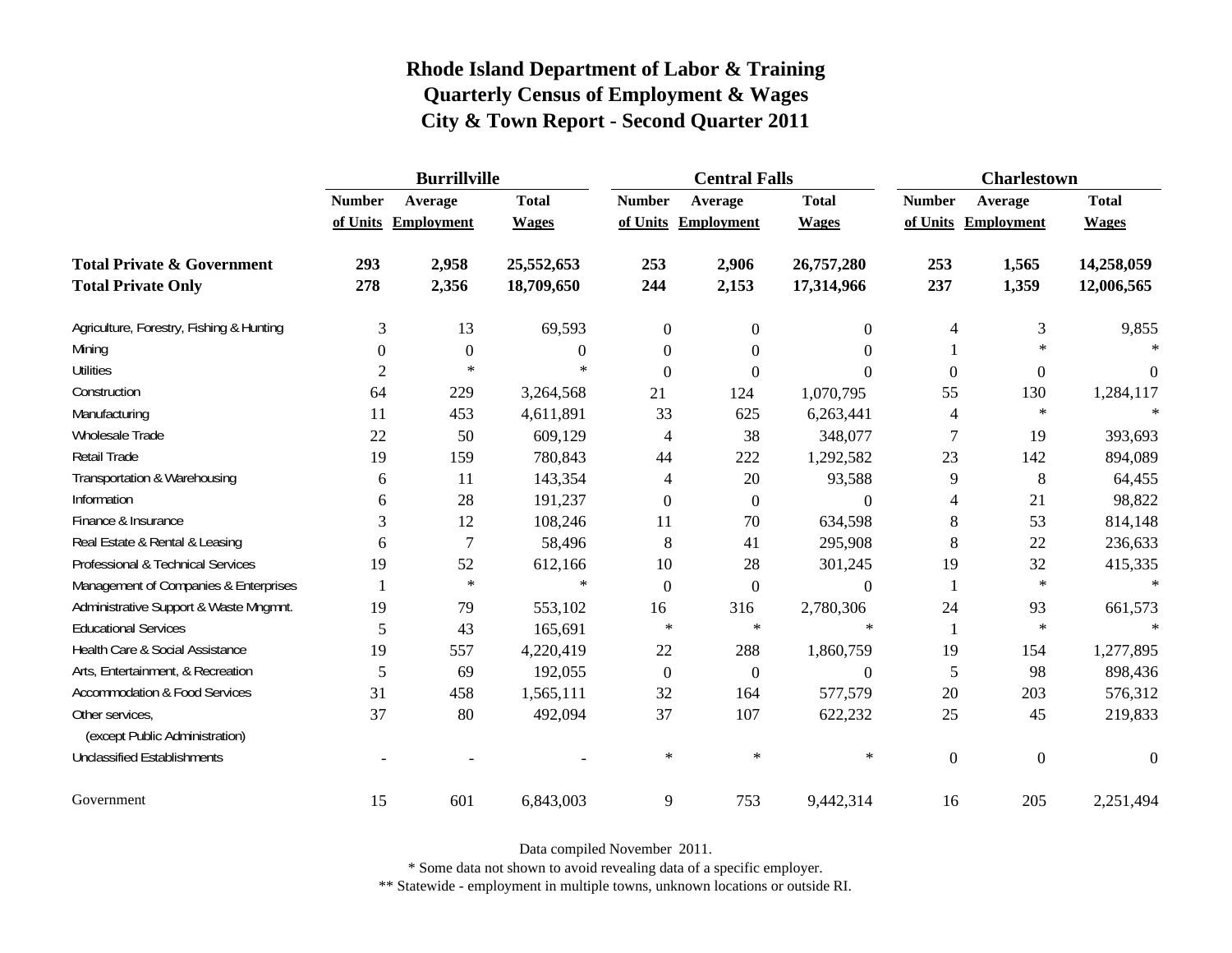|                                                   | Coventry      |                     |                |                | <b>Cranston</b>     |              | <b>Cumberland</b> |                     |                  |
|---------------------------------------------------|---------------|---------------------|----------------|----------------|---------------------|--------------|-------------------|---------------------|------------------|
|                                                   | <b>Number</b> | Average             | <b>Total</b>   | <b>Number</b>  | Average             | <b>Total</b> | <b>Number</b>     | Average             | <b>Total</b>     |
|                                                   |               | of Units Employment | <b>Wages</b>   |                | of Units Employment | <b>Wages</b> |                   | of Units Employment | <b>Wages</b>     |
| <b>Total Private &amp; Government</b>             | 698           | 7,416               | 61,305,512     | 2,417          | 33,773              | 369,824,498  | 835               | 9,741               | 102,313,266      |
| <b>Total Private Only</b>                         | 680           | 6,122               | 46,286,586     | 2,389          | 27,528              | 266,692,098  | 818               | 8,548               | 85,436,823       |
| Agriculture, Forestry, Fishing & Hunting          | $\sqrt{2}$    | $\ast$              | $\ast$         | 5              | 18                  | 157,885      |                   | $\ast$              | $\ast$           |
| Mining                                            |               | $\ast$              | $\ast$         | 3              | $\ast$              | $\ast$       | $\overline{2}$    | $\ast$              |                  |
| <b>Utilities</b>                                  | $\theta$      | $\boldsymbol{0}$    | $\overline{0}$ |                | $\ast$              | $\ast$       |                   | $\ast$              | $\ast$           |
| Construction                                      | 136           | 373                 | 3,174,648      | 234            | 1,015               | 12,098,901   | 122               | 661                 | 9,068,500        |
| Manufacturing                                     | 40            | $\ast$              | $\ast$         | 167            | 4,022               | 50,466,888   | 41                | 1,592               | 16,953,937       |
| <b>Wholesale Trade</b>                            | 36            | 217                 | 3,535,963      | 165            | 1,494               | 19,109,267   | 70                | 826                 | 12,569,440       |
| Retail Trade                                      | 86            | 1,741               | 10,589,242     | 299            | 4,318               | 30,090,194   | 74                | 908                 | 5,612,966        |
| Transportation & Warehousing                      | 11            | 254                 | 2,146,801      | 53             | 637                 | 6,966,492    | 21                | 503                 | 4,761,720        |
| Information                                       | 10            | 30                  | 322,254        | 39             | 2,141               | 40,863,607   | 19                | 135                 | 1,026,709        |
| Finance & Insurance                               | 21            | 146                 | 1,242,617      | 115            | 686                 | 7,414,438    | 34                | 157                 | 3,790,871        |
| Real Estate & Rental & Leasing                    | 16            | 42                  | 322,955        | 75             | 360                 | 4,839,825    | 31                | 101                 | 1,009,975        |
| Professional & Technical Services                 | 52            | 184                 | 2,308,099      | 255            | 1,677               | 22,902,910   | 83                | 221                 | 3,379,843        |
| Management of Companies & Enterprises             | 4             | 50                  | 737,656        | 12             | 267                 | 3,870,793    | 8                 | $\ast$              | $\star$          |
| Administrative Support & Waste Mngmnt.            | 62            | 343                 | 2,758,084      | 176            | 1,927               | 13,323,237   | 48                | 232                 | 2,027,723        |
| <b>Educational Services</b>                       | 9             | 92                  | 525,089        | 31             | 304                 | 2,012,822    | 15                | 151                 | 1,111,198        |
| Health Care & Social Assistance                   | 40            | 944                 | 7,166,227      | 265            | 3,959               | 30,033,002   | 73                | 880                 | 6,906,170        |
| Arts, Entertainment, & Recreation                 | 6             | $\ast$              | $\ast$         | 29             | 312                 | 1,415,813    | $\tau$            | 64                  | 232,089          |
| <b>Accommodation &amp; Food Services</b>          | 59            | 878                 | 2,953,312      | 171            | 2,733               | 10,112,546   | 57                | 701                 | 2,384,256        |
| Other services,<br>(except Public Administration) | 89            | 286                 | 1,518,187      | 290            | 1,623               | 10,507,011   | 111               | 553                 | 3,562,597        |
| <b>Unclassified Establishments</b>                |               |                     |                | $\overline{4}$ | 5                   | 9,696        | $\boldsymbol{0}$  | $\overline{0}$      | $\boldsymbol{0}$ |
| Government                                        | 18            | 1,294               | 15,018,926     | 28             | 6,245               | 103,132,400  | 17                | 1,193               | 16,876,443       |

Data compiled November 2011.

\* Some data not shown to avoid revealing data of a specific employer.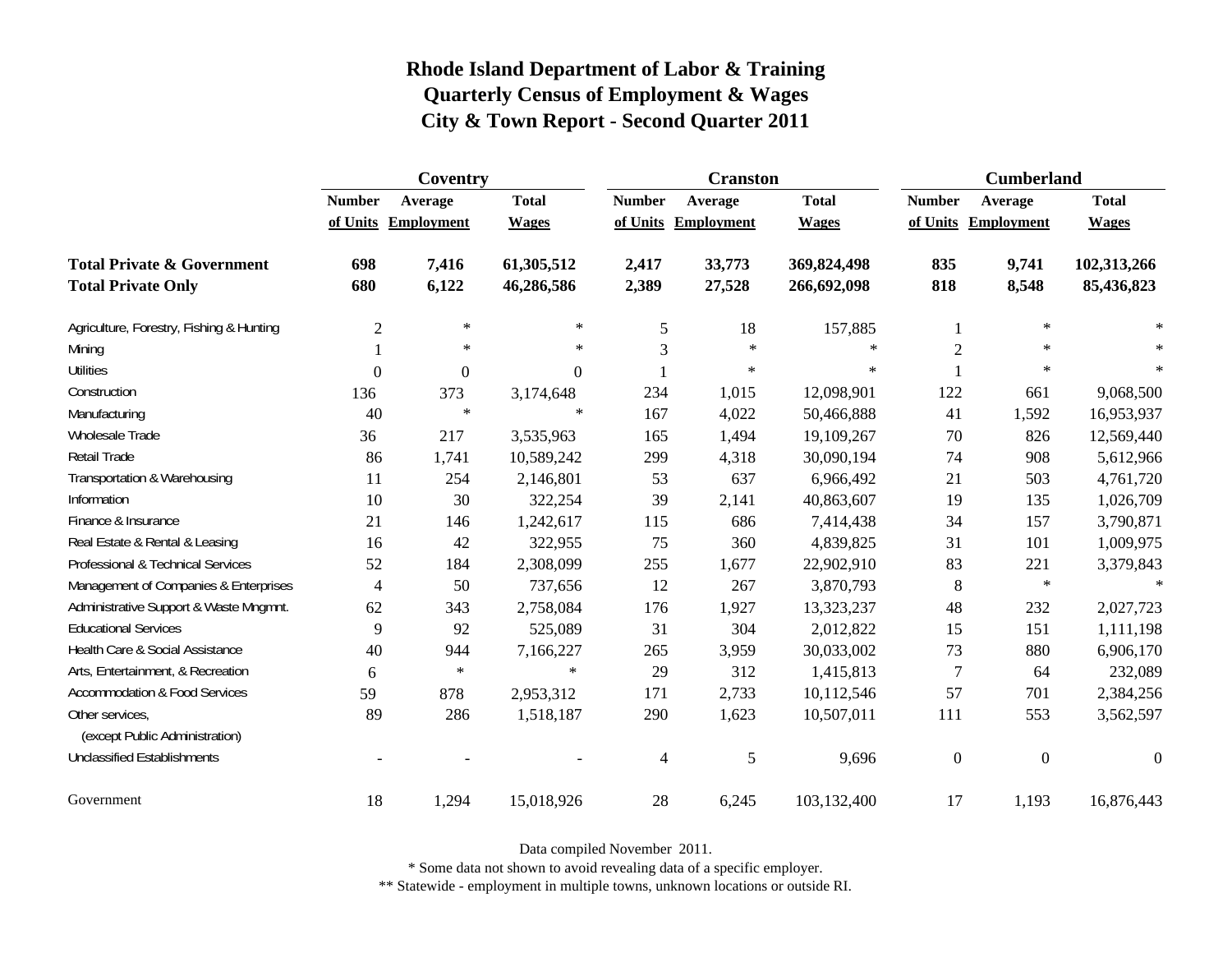|                                                   | <b>East Greenwich</b> |                     |                  |                  | <b>East Providence</b> |                  | <b>Exeter</b>    |                     |              |
|---------------------------------------------------|-----------------------|---------------------|------------------|------------------|------------------------|------------------|------------------|---------------------|--------------|
|                                                   | <b>Number</b>         | Average             | <b>Total</b>     | <b>Number</b>    | Average                | <b>Total</b>     | <b>Number</b>    | Average             | <b>Total</b> |
|                                                   |                       | of Units Employment | <b>Wages</b>     |                  | of Units Employment    | <b>Wages</b>     |                  | of Units Employment | <b>Wages</b> |
| <b>Total Private &amp; Government</b>             | 761                   | 7,031               | 68,519,248       | 1,442            | 20,598                 | 212,335,984      | 175              | 1,400               | 12,112,312   |
| <b>Total Private Only</b>                         | 747                   | 6,305               | 59,582,126       | 1,420            | 18,966                 | 188,418,522      | 169              | 1,322               | 11,293,754   |
| Agriculture, Forestry, Fishing & Hunting          | 3                     | 14                  | 87,821           | $\boldsymbol{0}$ | $\boldsymbol{0}$       | $\Omega$         | 5                | 79                  | 402,084      |
| Mining                                            | $\Omega$              | $\Omega$            | $\Omega$         | $\Omega$         | $\theta$               | 0                | $\boldsymbol{0}$ | $\theta$            | $\Omega$     |
| <b>Utilities</b>                                  | $\boldsymbol{0}$      | $\theta$            | $\boldsymbol{0}$ | $\overline{0}$   | $\overline{0}$         | $\Omega$         | $\overline{0}$   | $\theta$            | $\theta$     |
| Construction                                      | 44                    | 227                 | 3,769,671        | 187              | 832                    | 10,892,501       | 28               | 72                  | 810,411      |
| Manufacturing                                     | 27                    | 378                 | 4,493,131        | 89               | 1,992                  | 22,796,514       | $8\phantom{1}$   | 39                  | 358,190      |
| Wholesale Trade                                   | 64                    | 250                 | 5,950,040        | 104              | 1,214                  | 15,529,559       | 9                | 75                  | 533,738      |
| Retail Trade                                      | 67                    | 733                 | 5,982,874        | 140              | 1,712                  | 12,827,660       | 14               | 58                  | 469,547      |
| Transportation & Warehousing                      | 8                     | $\ast$              | $\ast$           | 37               | 235                    | 2,140,949        | 6                | $70\,$              | 364,635      |
| Information                                       | 15                    | 54                  | 913,071          | 18               | 321                    | 5,177,477        | 2                | $\ast$              | $\ast$       |
| Finance & Insurance                               | 43                    | 239                 | 3,389,069        | 92               | 2,825                  | 33,790,775       | 3                | $\overline{2}$      | 16,590       |
| Real Estate & Rental & Leasing                    | 35                    | 110                 | 1,165,910        | 44               | 207                    | 2,253,270        | $\overline{4}$   | 6                   | 66,875       |
| Professional & Technical Services                 | 126                   | 542                 | 8,920,864        | 173              | 1,123                  | 14,702,292       | 16               | $\ast$              | $\ast$       |
| Management of Companies & Enterprises             | $\ast$                | $\ast$              | $\ast$           | 6                | 107                    | 2,323,929        | $\mathfrak{2}$   | $\ast$              | $\ast$       |
| Administrative Support & Waste Mngmnt.            | 46                    | 265                 | 2,323,171        | 95               | 1,128                  | 8,991,311        | 23               | 156                 | 1,567,352    |
| <b>Educational Services</b>                       | 13                    | 209                 | 1,804,683        | 17               | 396                    | 3,647,810        | 3                | 20                  | 204,757      |
| Health Care & Social Assistance                   | 98                    | 1,395               | 11,371,899       | 140              | 4,183                  | 40,728,201       | 11               | 179                 | 1,374,798    |
| Arts, Entertainment, & Recreation                 | 13                    | 175                 | 828,129          | 28               | 632                    | 2,716,351        | 5                | $\ast$              | $\star$      |
| <b>Accommodation &amp; Food Services</b>          | 60                    | 1,192               | 4,607,118        | 107              | 1,418                  | 5,035,041        | 18               | 201                 | 599,207      |
| Other services,<br>(except Public Administration) | 76                    | 310                 | 1,584,589        | 143              | 641                    | 4,864,882        | 12               | 29                  | 187,142      |
| <b>Unclassified Establishments</b>                | $\ast$                | $\ast$              | $\ast$           | $\boldsymbol{0}$ | $\boldsymbol{0}$       | $\boldsymbol{0}$ | $\boldsymbol{0}$ | $\boldsymbol{0}$    | $\theta$     |
| Government                                        | 14                    | 725                 | 8,937,122        | 22               | 1,632                  | 23,917,462       | 6                | 77                  | 818,558      |

Data compiled November 2011.

\* Some data not shown to avoid revealing data of a specific employer.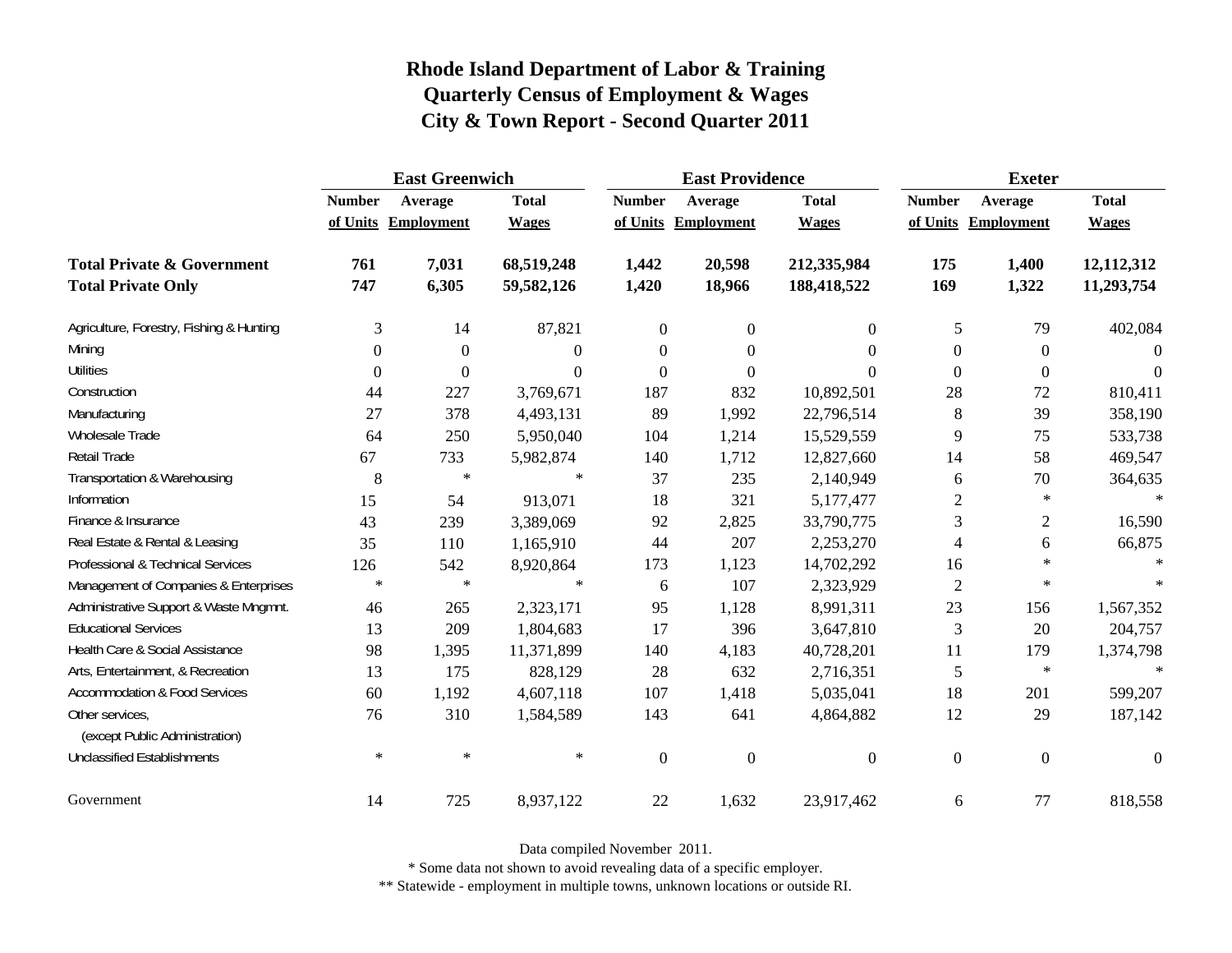|                                                   | Foster           |                     |              |                | <b>Glocester</b>    |                | Hopkinton        |                     |              |
|---------------------------------------------------|------------------|---------------------|--------------|----------------|---------------------|----------------|------------------|---------------------|--------------|
|                                                   | <b>Number</b>    | Average             | <b>Total</b> | <b>Number</b>  | Average             | <b>Total</b>   | <b>Number</b>    | Average             | <b>Total</b> |
|                                                   |                  | of Units Employment | <b>Wages</b> |                | of Units Employment | <b>Wages</b>   |                  | of Units Employment | <b>Wages</b> |
| <b>Total Private &amp; Government</b>             | 94               | 479                 | 3,882,681    | 205            | 1,578               | 13,918,919     | 195              | 1,187               | 12,241,707   |
| <b>Total Private Only</b>                         | 88               | 388                 | 2,620,602    | 188            | 1,061               | 7,140,905      | 184              | 1,076               | 11,075,762   |
| Agriculture, Forestry, Fishing & Hunting          | $\overline{2}$   | $\ast$              | $\ast$       | $\overline{c}$ | $\ast$              | ∗              | 4                | 8                   | 41,888       |
| Mining                                            | $\Omega$         | $\boldsymbol{0}$    | $\Omega$     |                |                     |                |                  | $\ast$              |              |
| <b>Utilities</b>                                  | $\boldsymbol{0}$ | $\boldsymbol{0}$    | $\Omega$     | $\theta$       | $\mathbf{0}$        | $\Omega$       | $\overline{0}$   | $\boldsymbol{0}$    | $\Omega$     |
| Construction                                      | 19               | 39                  | 360,205      | 56             | 126                 | 1,143,886      | 52               | 125                 | 1,255,664    |
| Manufacturing                                     | 5                | 6                   | 42,216       |                | $\ast$              | $\ast$         | 22               | 371                 | 5,837,133    |
| Wholesale Trade                                   | 3                | 5                   | 16,762       | 6              | $\overline{4}$      | 40,274         | 6                | 23                  | 379,825      |
| Retail Trade                                      | 5                | 18                  | 61,928       | 20             | 195                 | 985,633        | 18               | 104                 | 614,414      |
| Transportation & Warehousing                      | 3                | $\ast$              | $\ast$       | 6              | 60                  | 497,286        | $\sqrt{2}$       | $\ast$              |              |
| Information                                       | 2                | $\ast$              | $\ast$       | 4              | 19                  | 119,033        | 5                | 17                  | 50,396       |
| Finance & Insurance                               | $\overline{c}$   | $\ast$              | $\ast$       | 8              | 24                  | 230,370        |                  | $\ast$              |              |
| Real Estate & Rental & Leasing                    | $\overline{c}$   | $\ast$              | $\ast$       | 3              | $\ast$              | $\ast$         | 3                | $\ast$              |              |
| Professional & Technical Services                 | 10               | 17                  | 213,346      | 12             | 65                  | 1,010,791      | 12               | 58                  | 905,002      |
| Management of Companies & Enterprises             | 1                | $\ast$              | $\ast$       | $\mathbf{1}$   | $\ast$              | $\ast$         | $\mathbf{1}$     | $\ast$              | $\ast$       |
| Administrative Support & Waste Mngmnt.            | 13               | 52                  | 287,775      | 10             | 29                  | 211,262        | 14               | $27\,$              | 127,453      |
| <b>Educational Services</b>                       |                  | $\ast$              | $\ast$       |                | $\ast$              | $\ast$         | $\mathbf{1}$     | $\ast$              |              |
| Health Care & Social Assistance                   | 8                | 66                  | 404,577      | 15             | 282                 | 1,669,245      | 16               | 168                 | 1,053,701    |
| Arts, Entertainment, & Recreation                 |                  | $\ast$              | $\ast$       | 3              | $\ast$              | $\ast$         | 6                | 87                  | 309,349      |
| <b>Accommodation &amp; Food Services</b>          | 6                | 32                  | 130,560      | 19             | 181                 | 566,952        | $\boldsymbol{7}$ | 41                  | 174,287      |
| Other services,<br>(except Public Administration) | 5                | 9                   | 45,925       | 21             | 38                  | 319,186        | 11               | 32                  | 158,875      |
| <b>Unclassified Establishments</b>                |                  |                     |              | $\theta$       | $\theta$            | $\overline{0}$ | $\mathfrak{2}$   | $\ast$              |              |
| Government                                        | 6                | 92                  | 1,262,079    | 17             | 518                 | 6,778,014      | 11               | 111                 | 1,165,945    |

Data compiled November 2011.

\* Some data not shown to avoid revealing data of a specific employer.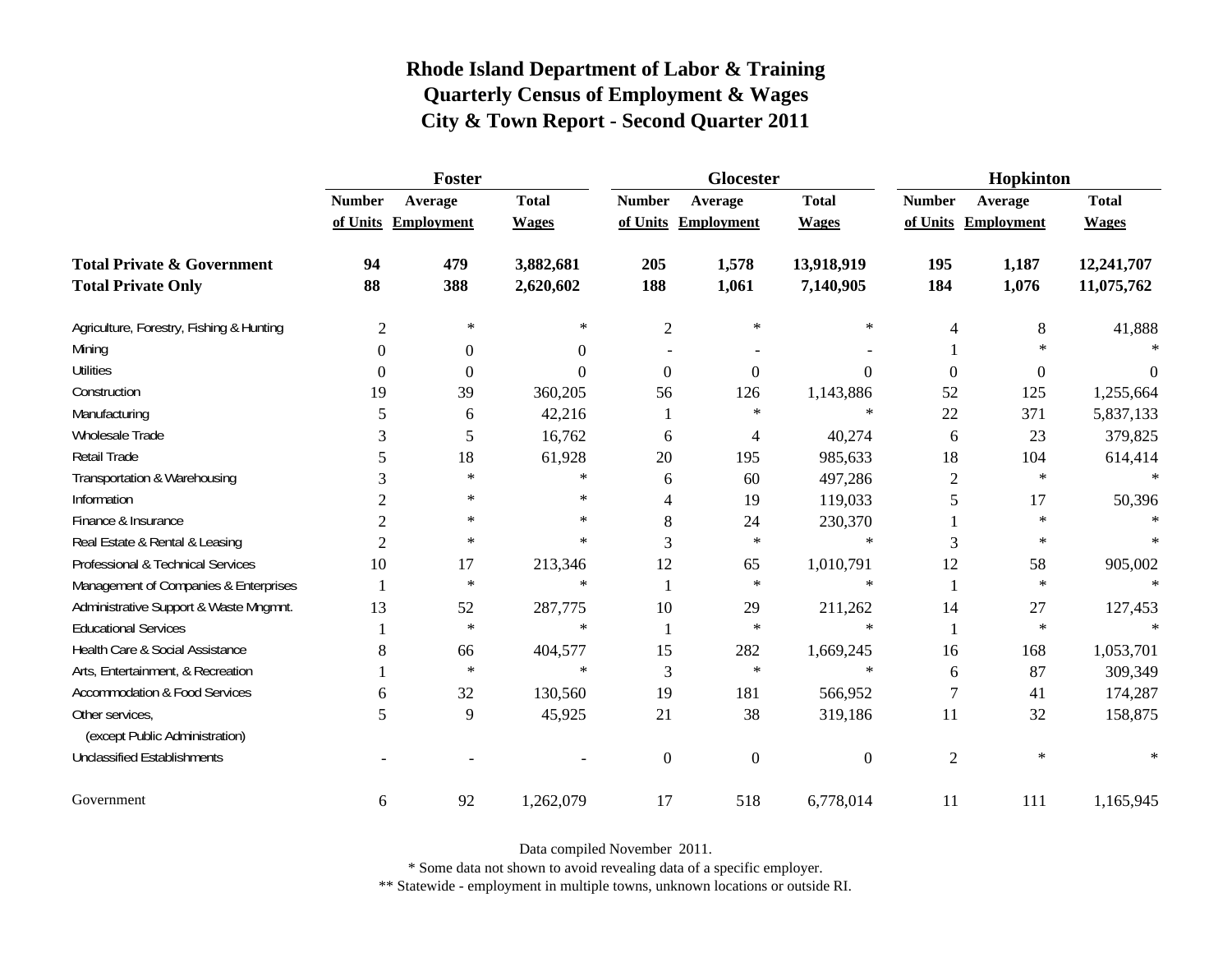|                                                   | <b>Jamestown</b> |                     |                |               | <b>Johnston</b>   |              | <b>Lincoln</b> |                     |              |
|---------------------------------------------------|------------------|---------------------|----------------|---------------|-------------------|--------------|----------------|---------------------|--------------|
|                                                   | <b>Number</b>    | Average             | <b>Total</b>   | <b>Number</b> | Average           | <b>Total</b> | <b>Number</b>  | Average             | <b>Total</b> |
|                                                   |                  | of Units Employment | <b>Wages</b>   | of Units      | <b>Employment</b> | <b>Wages</b> |                | of Units Employment | <b>Wages</b> |
| <b>Total Private &amp; Government</b>             | 198              | 1,232               | 11,683,163     | 1,046         | 11,325            | 114,814,077  | 738            | 12,508              | 139,245,410  |
| <b>Total Private Only</b>                         | 184              | 947                 | 9,010,584      | 1,033         | 10,160            | 97,014,103   | 716            | 11,306              | 122,671,489  |
| Agriculture, Forestry, Fishing & Hunting          | $\mathfrak{2}$   | $\ast$              | ∗              | 10            | $25\,$            | 76,194       | $\mathfrak{2}$ | $\ast$              |              |
| Mining                                            | $\Omega$         | $\boldsymbol{0}$    | $\overline{0}$ |               | $\ast$            | $\ast$       | $\Omega$       | $\Omega$            | $\Omega$     |
| <b>Utilities</b>                                  | $\Omega$         | $\theta$            | $\overline{0}$ | 3             | 38                | 919,918      |                | $\ast$              |              |
| Construction                                      | 21               | 125                 | 2,221,880      | 170           | 727               | 8,802,726    | 88             | 599                 | 7,689,590    |
| Manufacturing                                     | 4                | $\ast$              | $\ast$         | 84            | 1,073             | 9,134,989    | 38             | 1,670               | 22,617,680   |
| Wholesale Trade                                   | 14               | 38                  | 943,029        | 56            | 311               | 4,188,130    | $70\,$         | 665                 | 8,478,027    |
| Retail Trade                                      | 13               | 108                 | 501,633        | 136           | 1,521             | 11,316,863   | 56             | 894                 | 5,989,841    |
| Transportation & Warehousing                      | $\mathfrak{2}$   | $\ast$              | $\ast$         | 40            | 236               | 2,395,126    | 16             | 559                 | 5,428,864    |
| Information                                       | 4                | 11                  | 97,574         | 9             | 47                | 843,005      | 16             | 282                 | 3,460,707    |
| Finance & Insurance                               | 5                | $\ast$              | $\ast$         | 26            | 1,342             | 22,593,040   | 33             | 2,244               | 29,815,059   |
| Real Estate & Rental & Leasing                    | 7                | 22                  | 134,185        | 31            | 269               | 2,454,850    | 22             | 34                  | 333,258      |
| Professional & Technical Services                 | 35               | 84                  | 1,205,133      | 68            | 133               | 1,684,754    | 107            | 642                 | 11,489,226   |
| Management of Companies & Enterprises             |                  | $\ast$              | $\ast$         |               | $\ast$            | $\ast$       | 9              | 165                 | 2,314,383    |
| Administrative Support & Waste Mngmnt.            | 16               | 70                  | 599,242        | 98            | 1,396             | 10,720,468   | 48             | 367                 | 2,331,802    |
| <b>Educational Services</b>                       | 3                | $\ast$              | $\ast$         | 12            | 27                | 189,425      | 11             | 118                 | 971,282      |
| Health Care & Social Assistance                   | 12               | 122                 | 1,131,684      | 95            | 1,411             | 13,703,071   | 61             | 862                 | 7,292,366    |
| Arts, Entertainment, & Recreation                 | 7                | 104                 | 500,620        | 6             | 46                | 235,002      | 15             | 1,077               | 7,388,312    |
| <b>Accommodation &amp; Food Services</b>          | 12               | 155                 | 597,955        | 76            | 914               | 3,157,356    | 55             | 787                 | 3,035,538    |
| Other services,<br>(except Public Administration) | 26               | 70                  | 669,332        | 110           | 528               | 3,406,689    | 66             | 224                 | 1,203,092    |
| <b>Unclassified Establishments</b>                |                  |                     |                | $\mathbf{1}$  | $\ast$            | $\ast$       | $\overline{2}$ | $\ast$              | $\ast$       |
| Government                                        | 14               | 283                 | 2,672,579      | 13            | 1,167             | 17,799,974   | $22\,$         | 1,202               | 16,573,921   |

Data compiled November 2011.

\* Some data not shown to avoid revealing data of a specific employer.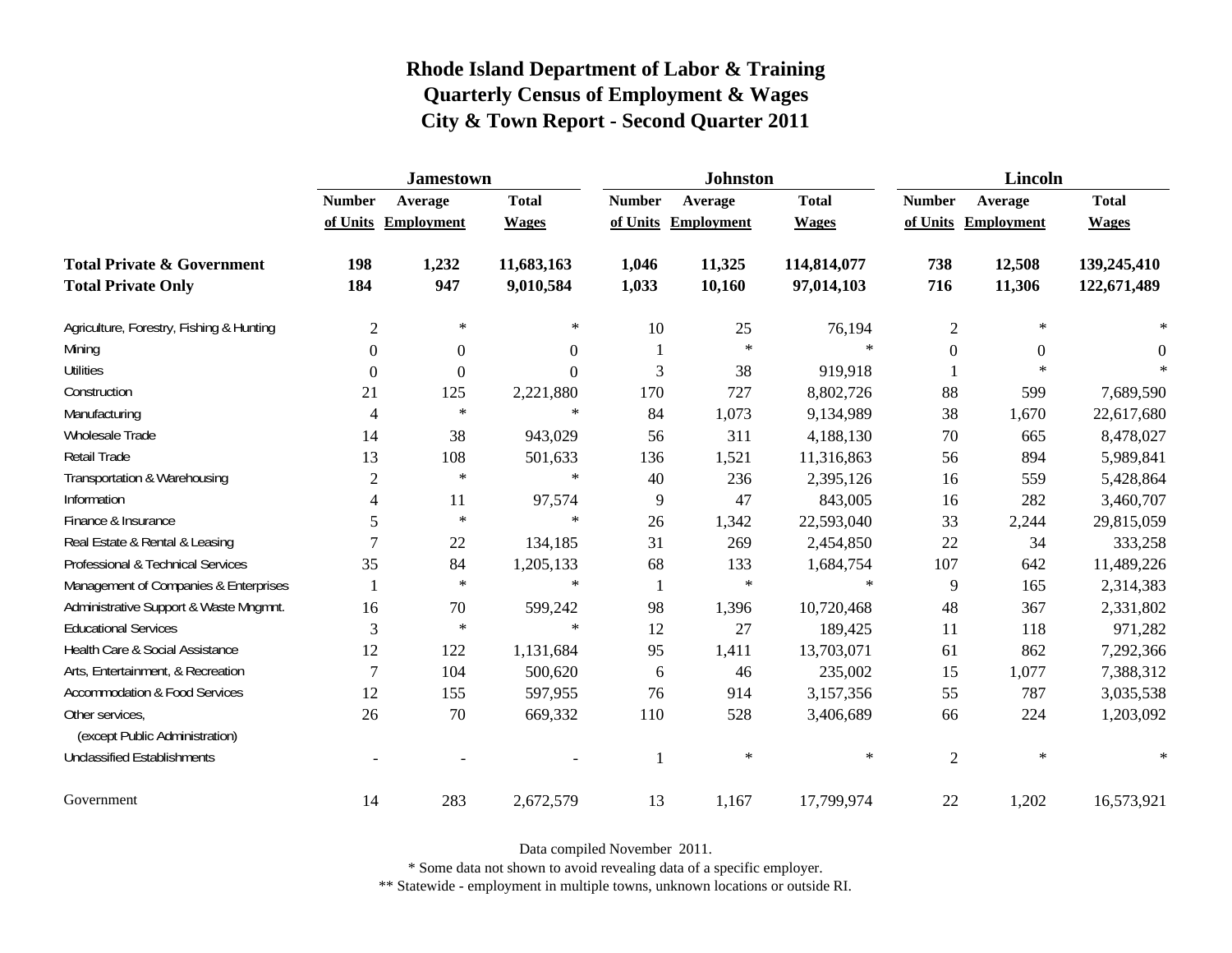|                                                   | <b>Little Compton</b> |                     |              |                | <b>Middletown</b>   |              | <b>Narragansett</b> |                     |              |
|---------------------------------------------------|-----------------------|---------------------|--------------|----------------|---------------------|--------------|---------------------|---------------------|--------------|
|                                                   | <b>Number</b>         | Average             | <b>Total</b> | <b>Number</b>  | Average             | <b>Total</b> | <b>Number</b>       | Average             | <b>Total</b> |
|                                                   |                       | of Units Employment | <b>Wages</b> |                | of Units Employment | <b>Wages</b> |                     | of Units Employment | <b>Wages</b> |
| <b>Total Private &amp; Government</b>             | 153                   | 654                 | 5,641,734    | 752            | 10,957              | 113,372,624  | 472                 | 4,392               | 38,199,630   |
| <b>Total Private Only</b>                         | 147                   | 527                 | 3,917,108    | 739            | 10,241              | 102,217,221  | 453                 | 3,325               | 23,545,652   |
| Agriculture, Forestry, Fishing & Hunting          | 8                     | 62                  | 293,412      | 6              | 81                  | 565,891      | 6                   | 17                  | 113,341      |
| Mining                                            | 0                     | $\boldsymbol{0}$    | $\theta$     |                | $\ast$              | $\ast$       | $\boldsymbol{0}$    | $\boldsymbol{0}$    | $\Omega$     |
| <b>Utilities</b>                                  | 0                     | $\overline{0}$      | $\mathbf{0}$ |                | $\ast$              | $\ast$       | $\boldsymbol{0}$    | $\boldsymbol{0}$    | $\Omega$     |
| Construction                                      | 29                    | 104                 | 1,047,091    | 69             | 354                 | 3,880,373    | 42                  | 90                  | 834,573      |
| Manufacturing                                     | $\overline{c}$        | $\ast$              | $\ast$       | 15             | 301                 | 6,415,994    | 16                  | 91                  | 1,179,000    |
| Wholesale Trade                                   | 6                     | 8                   | 139,075      | 32             | 151                 | 2,208,648    | 25                  | 89                  | 913,050      |
| Retail Trade                                      | 7                     | 29                  | 108,561      | 102            | 1,524               | 10,592,090   | 49                  | 623                 | 3,574,556    |
| Transportation & Warehousing                      | $\mathfrak{2}$        | $\ast$              | $\ast$       | 10             | 129                 | 1,055,253    | $\,8\,$             | 99                  | 753,141      |
| Information                                       |                       | $\ast$              | $\ast$       | 11             | 284                 | 5,070,419    | 6                   | 20                  | 672,939      |
| Finance & Insurance                               | 3                     | $\ast$              | $\ast$       | 31             | 558                 | 7,843,337    | 15                  | 44                  | 2,928,554    |
| Real Estate & Rental & Leasing                    | 5                     | 6                   | 68,492       | 35             | 117                 | 1,041,275    | 27                  | 96                  | 809,398      |
| Professional & Technical Services                 | 16                    | 15                  | 308,133      | 110            | 2,022               | 35,060,083   | 48                  | 88                  | 1,588,359    |
| Management of Companies & Enterprises             | $\Omega$              | $\overline{0}$      | $\mathbf{0}$ | 5              | 275                 | 2,844,391    | $\mathfrak{2}$      | $\ast$              | $\star$      |
| Administrative Support & Waste Mngmnt.            | 23                    | 64                  | 506,417      | 46             | 212                 | 1,632,389    | 31                  | 86                  | 743,602      |
| <b>Educational Services</b>                       | $\overline{2}$        | $\ast$              | $\ast$       | 11             | 278                 | 2,703,320    | 6                   | 3                   | 23,288       |
| Health Care & Social Assistance                   | 3                     | 15                  | 153,373      | 77             | 1,629               | 10,587,581   | 42                  | 416                 | 3,577,870    |
| Arts, Entertainment, & Recreation                 | $\overline{7}$        | 53                  | 338,814      | 13             | 174                 | 953,105      | 14                  | 177                 | 936,869      |
| <b>Accommodation &amp; Food Services</b>          | 9                     | 47                  | 117,575      | 89             | 1,632               | 6,683,691    | 74                  | 1,187               | 3,802,883    |
| Other services,<br>(except Public Administration) | 24                    | 69                  | 370,198      | 75             | 490                 | 2,389,104    | 40                  | 196                 | 1,020,976    |
| <b>Unclassified Establishments</b>                |                       |                     |              | $\overline{0}$ | $\boldsymbol{0}$    | $\Omega$     | $\overline{2}$      | $\ast$              | $\ast$       |
| Government                                        | 6                     | 127                 | 1,724,626    | 13             | 716                 | 11,155,403   | 19                  | 1,067               | 14,653,978   |

Data compiled November 2011.

\* Some data not shown to avoid revealing data of a specific employer.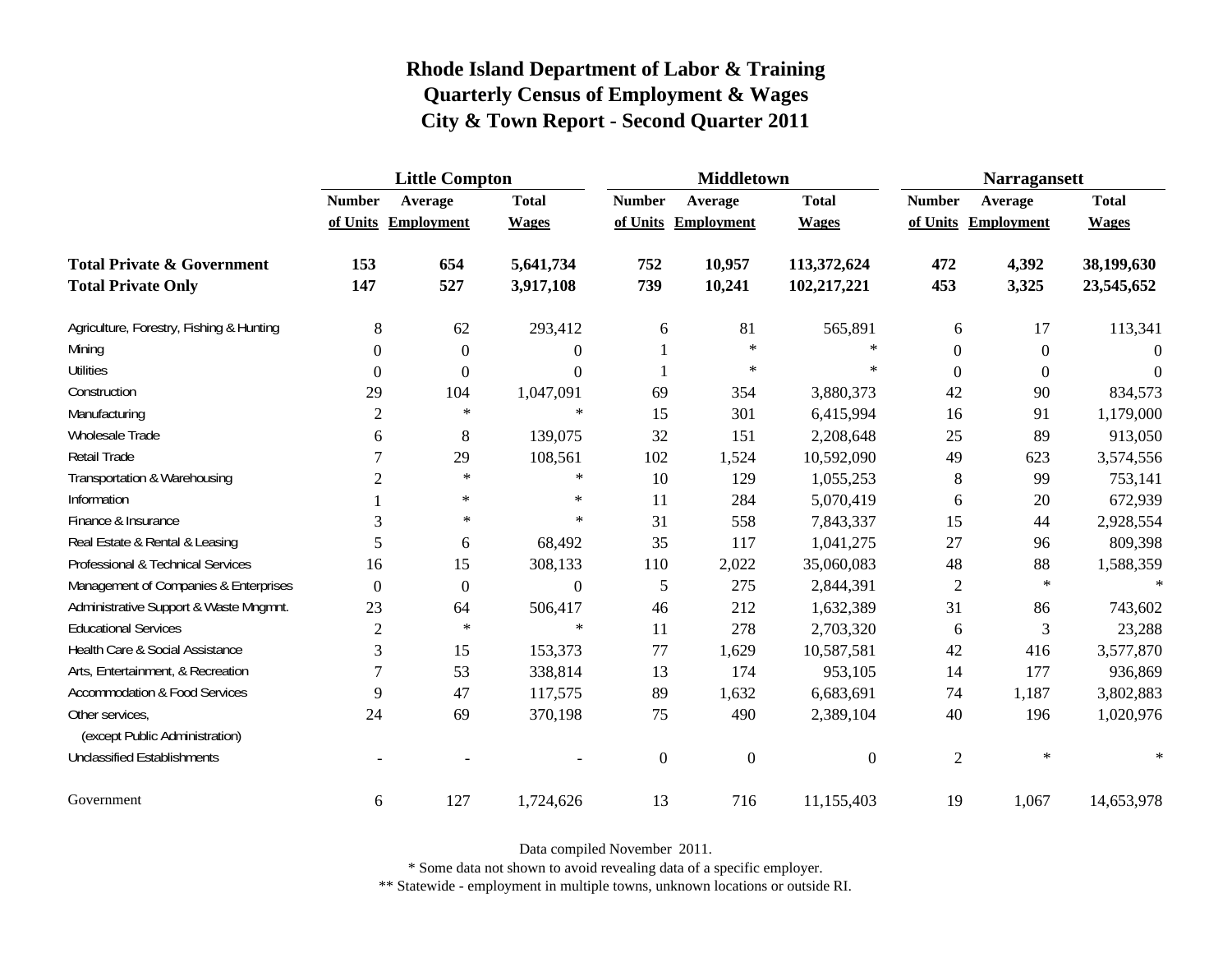|                                                   | <b>Newport</b> |                     |              |                  | <b>New Shoreham</b> |                | <b>North Kingstown</b> |                     |              |
|---------------------------------------------------|----------------|---------------------|--------------|------------------|---------------------|----------------|------------------------|---------------------|--------------|
|                                                   | <b>Number</b>  | Average             | <b>Total</b> | <b>Number</b>    | Average             | <b>Total</b>   | <b>Number</b>          | Average             | <b>Total</b> |
|                                                   |                | of Units Employment | <b>Wages</b> |                  | of Units Employment | <b>Wages</b>   |                        | of Units Employment | <b>Wages</b> |
| <b>Total Private &amp; Government</b>             | 1,263          | 18,095              | 215,385,168  | 211              | 845                 | 7,274,575      | 990                    | 14,643              | 154,652,869  |
| <b>Total Private Only</b>                         | 1,228          | 12,774              | 99,677,509   | 197              | 720                 | 5,950,168      | 969                    | 13,128              | 135,222,372  |
| Agriculture, Forestry, Fishing & Hunting          | 5              | 41                  | 295,544      | 3                | 3                   | 11,666         | 11                     | 43                  | 412,905      |
| Mining                                            | 0              | $\Omega$            | 0            | $\theta$         | $\overline{0}$      | $\overline{0}$ | $\mathbf{0}$           | $\Omega$            | $\Omega$     |
| <b>Utilities</b>                                  | $\Omega$       | $\Omega$            | $\Omega$     | $\overline{2}$   | $\ast$              | $\ast$         | $\overline{2}$         | $\ast$              |              |
| Construction                                      | 90             | 408                 | 4,611,696    | 33               | 77                  | 911,922        | 113                    | 384                 | 4,583,417    |
| Manufacturing                                     | 32             | 159                 | 1,540,277    | 5                | 11                  | 77,925         | 69                     | 4,523               | 63,009,650   |
| Wholesale Trade                                   | 50             | 152                 | 2,326,637    |                  | $\ast$              | $\ast$         | 95                     | 511                 | 8,184,570    |
| Retail Trade                                      | 201            | 1,446               | 8,133,952    | 39               | 83                  | 562,696        | 106                    | 1,963               | 12,365,859   |
| Transportation & Warehousing                      | 47             | 331                 | 1,982,282    | 4                | 9                   | 42,770         | 36                     | 436                 | 4,105,817    |
| Information                                       | 27             | 231                 | 2,392,195    | $\mathfrak{2}$   | $\ast$              | ∗              | 16                     | 229                 | 3,074,861    |
| Finance & Insurance                               | 39             | 199                 | 2,679,624    |                  | $\ast$              | $\ast$         | 38                     | 208                 | 2,884,705    |
| Real Estate & Rental & Leasing                    | 55             | 383                 | 3,114,281    | 14               | 45                  | 285,345        | 21                     | 59                  | 442,660      |
| Professional & Technical Services                 | 137            | 607                 | 9,547,912    | 5                | $\ast$              | $\ast$         | 126                    | 384                 | 5,506,016    |
| Management of Companies & Enterprises             | 6              | $\ast$              | $\ast$       |                  | $\ast$              | $\ast$         | 13                     | 626                 | 6,824,601    |
| Administrative Support & Waste Mngmnt.            | 80             | 495                 | 4,955,398    | 11               | 35                  | 306,655        | 66                     | 486                 | 3,295,918    |
| <b>Educational Services</b>                       | 16             | 734                 | 7,966,056    |                  | $\ast$              | $\ast$         | 19                     | 132                 | 915,720      |
| Health Care & Social Assistance                   | 85             | 1,776               | 17,482,016   | $\boldsymbol{2}$ | $\ast$              | $\ast$         | 73                     | 1,507               | 10,375,334   |
| Arts, Entertainment, & Recreation                 | 46             | 962                 | 6,344,773    | 9                | 28                  | 194,148        | 25                     | 248                 | 1,386,636    |
| <b>Accommodation &amp; Food Services</b>          | 175            | 3,910               | 19,330,134   | 51               | 346                 | 1,915,320      | 59                     | 855                 | 3,042,394    |
| Other services,<br>(except Public Administration) | 136            | 754                 | 5,585,740    | 13               | 21                  | 136,142        | 80                     | 437                 | 2,415,847    |
| <b>Unclassified Establishments</b>                |                | $\ast$              | $\ast$       |                  |                     |                |                        | $\ast$              | $\ast$       |
| Government                                        | 35             | 5,321               | 115,707,659  | 14               | 124                 | 1,324,407      | 21                     | 1,515               | 19,430,497   |

Data compiled November 2011.

\* Some data not shown to avoid revealing data of a specific employer.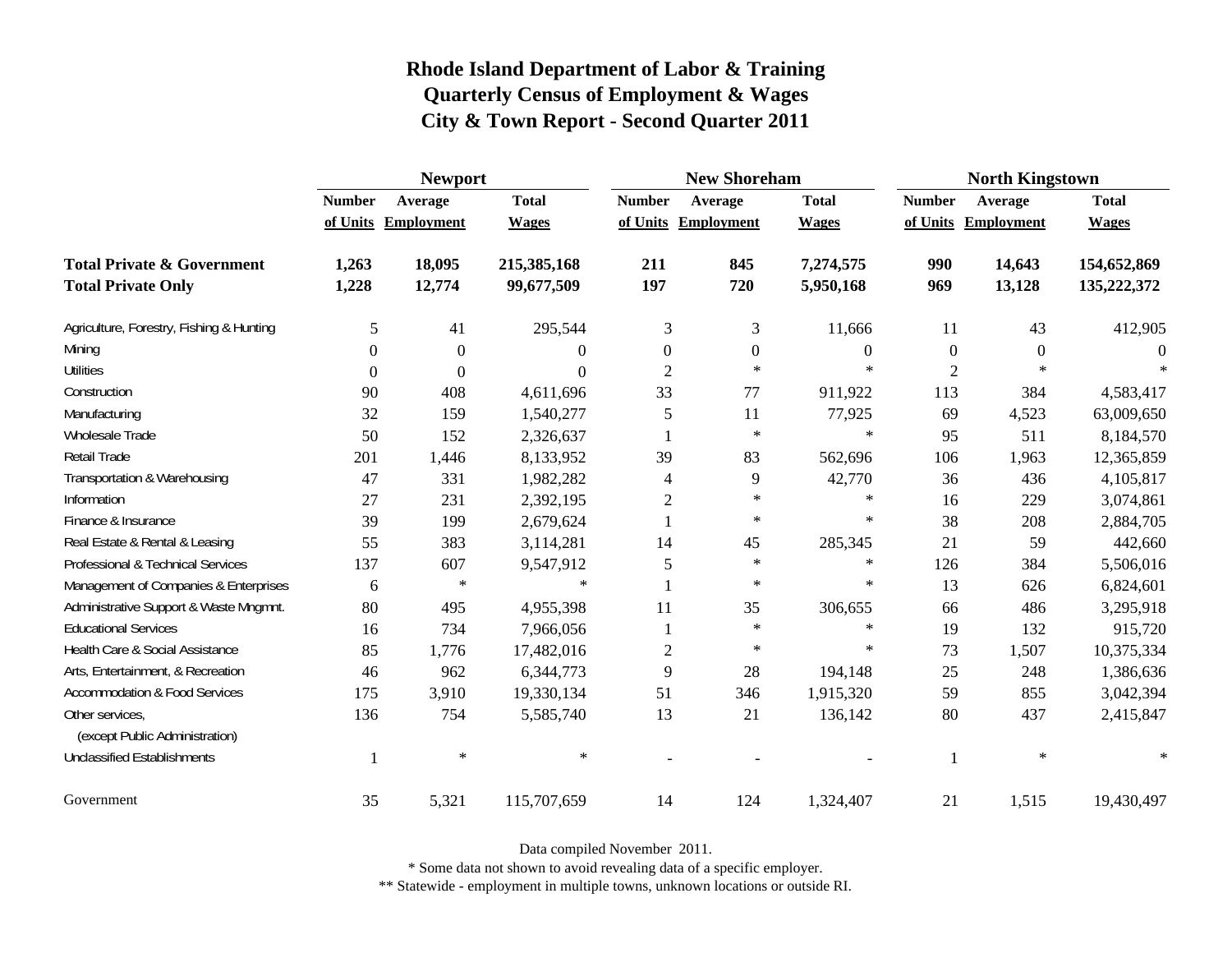|                                                   | <b>North Providence</b> |                     |              |                  | <b>North Smithfield</b> |                | <b>Pawtucket</b> |                     |              |
|---------------------------------------------------|-------------------------|---------------------|--------------|------------------|-------------------------|----------------|------------------|---------------------|--------------|
|                                                   | <b>Number</b>           | Average             | <b>Total</b> | <b>Number</b>    | Average                 | <b>Total</b>   | <b>Number</b>    | Average             | <b>Total</b> |
|                                                   |                         | of Units Employment | <b>Wages</b> |                  | of Units Employment     | <b>Wages</b>   |                  | of Units Employment | <b>Wages</b> |
| <b>Total Private &amp; Government</b>             | 701                     | 6,911               | 60,947,113   | 375              | 4,252                   | 36,776,501     | 1,515            | 24,107              | 247,444,697  |
| <b>Total Private Only</b>                         | 691                     | 5,975               | 48,559,504   | 366              | 3,838                   | 30,677,527     | 1,491            | 21,862              | 212,453,874  |
| Agriculture, Forestry, Fishing & Hunting          |                         | $\ast$              | $\ast$       | $\overline{2}$   | $\ast$                  | $\ast$         | $\theta$         | $\theta$            | $\theta$     |
| Mining                                            | 0                       | $\boldsymbol{0}$    | $\theta$     | $\overline{c}$   | $\ast$                  | $\ast$         | $\Omega$         | $\theta$            | $\theta$     |
| <b>Utilities</b>                                  | $\boldsymbol{0}$        | $\theta$            | $\Omega$     | $\overline{0}$   | $\boldsymbol{0}$        | $\overline{0}$ | 3                | $\ast$              |              |
| Construction                                      | 79                      | 228                 | 2,593,559    | 66               | 203                     | 1,686,301      | 134              | 901                 | 11,401,493   |
| Manufacturing                                     | 38                      | 291                 | 2,198,902    | 20               | 487                     | 4,686,480      | 140              | 3,739               | 36,722,323   |
| Wholesale Trade                                   | 28                      | 200                 | 2,452,541    | 26               | 146                     | 1,816,482      | 79               | 549                 | 6,041,228    |
| Retail Trade                                      | 105                     | 980                 | 5,773,002    | 36               | 688                     | 4,430,188      | 167              | 1,412               | 9,369,426    |
| Transportation & Warehousing                      | 16                      | 117                 | 797,430      | 13               | 360                     | 3,520,045      | 38               | 485                 | 4,352,348    |
| Information                                       | $\overline{7}$          | 30                  | 291,336      | 3                | $\ast$                  | $\ast$         | 19               | 114                 | 1,765,891    |
| Finance & Insurance                               | 25                      | 138                 | 1,660,268    | 12               | 38                      | 525,278        | 55               | 827                 | 9,512,882    |
| Real Estate & Rental & Leasing                    | 32                      | 114                 | 896,650      | 12               | 29                      | 229,785        | 50               | 194                 | 1,872,558    |
| Professional & Technical Services                 | 64                      | 183                 | 2,214,863    | 45               | 239                     | 3,240,428      | 127              | 635                 | 7,961,143    |
| Management of Companies & Enterprises             | $\overline{c}$          | $\ast$              | $\ast$       | $\boldsymbol{0}$ | $\boldsymbol{0}$        | $\overline{0}$ | 11               | $\ast$              | $\ast$       |
| Administrative Support & Waste Mngmnt.            | 46                      | 319                 | 1,588,214    | 23               | 128                     | 1,059,467      | 93               | 1,885               | 12,726,498   |
| <b>Educational Services</b>                       |                         | $\ast$              | $\ast$       | $\overline{2}$   | $\ast$                  | $\ast$         | 25               | 369                 | 2,919,031    |
| Health Care & Social Assistance                   | 79                      | 2,308               | 23,256,337   | 42               | 892                     | 6,406,215      | 187              | 5,693               | 53,402,209   |
| Arts, Entertainment, & Recreation                 | 6                       | 32                  | 92,951       | $\tau$           | 39                      | 178,498        | 18               | 443                 | 4,247,114    |
| <b>Accommodation &amp; Food Services</b>          | 66                      | 704                 | 2,561,740    | 21               | 374                     | 1,207,323      | 136              | 1,524               | 5,616,518    |
| Other services,<br>(except Public Administration) | 95                      | 307                 | 1,939,055    | 33               | 159                     | 1,092,720      | 207              | 1,310               | 7,847,355    |
| <b>Unclassified Establishments</b>                |                         | $\ast$              | $\ast$       | 1                | $\ast$                  | $\ast$         | $\overline{2}$   | $\ast$              | $\ast$       |
| Government                                        | 10                      | 934                 | 12,387,609   | $\mathbf{9}$     | 414                     | 6,098,974      | 24               | 2,242               | 34,990,823   |

Data compiled November 2011.

\* Some data not shown to avoid revealing data of a specific employer.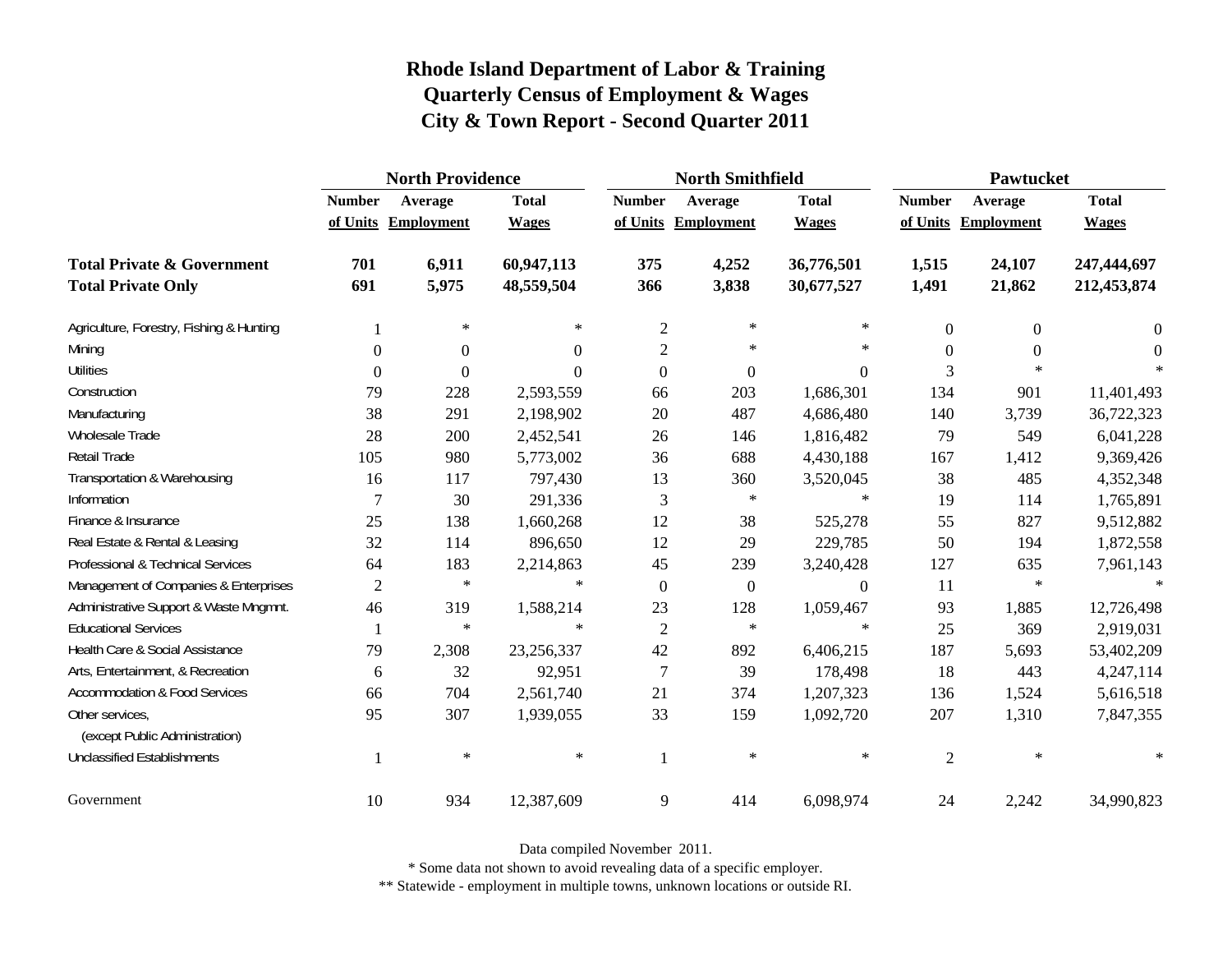|                                                   | Portsmouth     |                     |                |               | Providence          |               | <b>Richmond</b> |                     |                  |
|---------------------------------------------------|----------------|---------------------|----------------|---------------|---------------------|---------------|-----------------|---------------------|------------------|
|                                                   | <b>Number</b>  | Average             | <b>Total</b>   | <b>Number</b> | Average             | <b>Total</b>  | <b>Number</b>   | Average             | <b>Total</b>     |
|                                                   |                | of Units Employment | <b>Wages</b>   |               | of Units Employment | <b>Wages</b>  |                 | of Units Employment | <b>Wages</b>     |
| <b>Total Private &amp; Government</b>             | 521            | 5,637               | 71,787,664     | 5,523         | 107,545             | 1,353,633,369 | 152             | 1,901               | 22,720,987       |
| <b>Total Private Only</b>                         | 506            | 4,967               | 62,331,939     | 5,411         | 92,626              | 1,101,834,151 | 145             | 1,195               | 8,356,736        |
| Agriculture, Forestry, Fishing & Hunting          | 15             | 42                  | 275,858        |               | $\ast$              | $\ast$        | 8               | 46                  | 439,293          |
| Mining                                            | $\overline{0}$ | $\overline{0}$      | $\overline{0}$ |               | $\ast$              | $\star$       |                 | $\ast$              |                  |
| <b>Utilities</b>                                  | $\ast$         | $\star$             | $\star$        | 6             | 484                 | 11,907,032    | $\Omega$        | $\boldsymbol{0}$    | $\boldsymbol{0}$ |
| Construction                                      | 71             | 239                 | 2,631,241      | 267           | 1,950               | 30,785,598    | 22              | 77                  | 711,834          |
| Manufacturing                                     | 25             | 1,722               | 36, 387, 793   | 274           | 4,728               | 44,990,206    | 5               | 88                  | 975,994          |
| Wholesale Trade                                   | 28             | 116                 | 1,724,922      | 227           | 2,276               | 32,024,990    | $\overline{7}$  | $\ast$              | $\ast$           |
| Retail Trade                                      | 58             | 488                 | 3,117,707      | 621           | 6,571               | 37,082,023    | 22              | 301                 | 2,015,247        |
| Transportation & Warehousing                      | 9              | 86                  | 619,438        | 65            | 670                 | 5,847,997     | $\overline{c}$  | $\ast$              |                  |
| Information                                       | 10             | 84                  | 1,046,584      | 158           | 3,472               | 57,160,129    | $\mathfrak{2}$  | $\ast$              | $\ast$           |
| Finance & Insurance                               | 19             | 60                  | 739,590        | 311           | 4,734               | 107,666,392   | 4               | 43                  | 404,102          |
| Real Estate & Rental & Leasing                    | 15             | 153                 | 1,112,406      | 187           | 1,447               | 13,501,976    | $\ast$          | $\ast$              | $\ast$           |
| Professional & Technical Services                 | 68             | 155                 | 2,130,263      | 870           | 6,271               | 113,668,749   | 10              | 50                  | 483,621          |
| Management of Companies & Enterprises             | 4              | 8                   | 154,527        | 41            | 1,501               | 40,447,793    | $\overline{0}$  | $\mathbf{0}$        | $\Omega$         |
| Administrative Support & Waste Mngmnt.            | 30             | 251                 | 1,642,098      | 295           | 7,104               | 47,594,070    | 13              | 67                  | 450,247          |
| <b>Educational Services</b>                       | 14             | 272                 | 2,572,961      | 108           | 12,147              | 145,457,604   | 3               | 2                   | 13,333           |
| Health Care & Social Assistance                   | 35             | 539                 | 4,129,949      | 583           | 25,487              | 334,891,023   | 10              | 89                  | 623,238          |
| Arts, Entertainment, & Recreation                 | 10             | 124                 | 640,645        | 57            | 962                 | 5,686,489     | $\overline{7}$  | 119                 | 437,709          |
| <b>Accommodation &amp; Food Services</b>          | 38             | 444                 | 2,039,609      | 542           | 8,333               | 39,044,382    | 17              | 225                 | 733,111          |
| Other services,<br>(except Public Administration) | 56             | 179                 | 1,349,448      | 789           | 4,476               | 33,956,327    | 12              | 26                  | 136,780          |
| <b>Unclassified Establishments</b>                | $\ast$         | $\ast$              | $\ast$         | 8             | 4                   | 31,168        |                 |                     |                  |
| Government                                        | 15             | 671                 | 9,455,725      | 112           | 14,920              | 251,799,218   | $\overline{7}$  | 707                 | 14,364,251       |

Data compiled November 2011.

\* Some data not shown to avoid revealing data of a specific employer.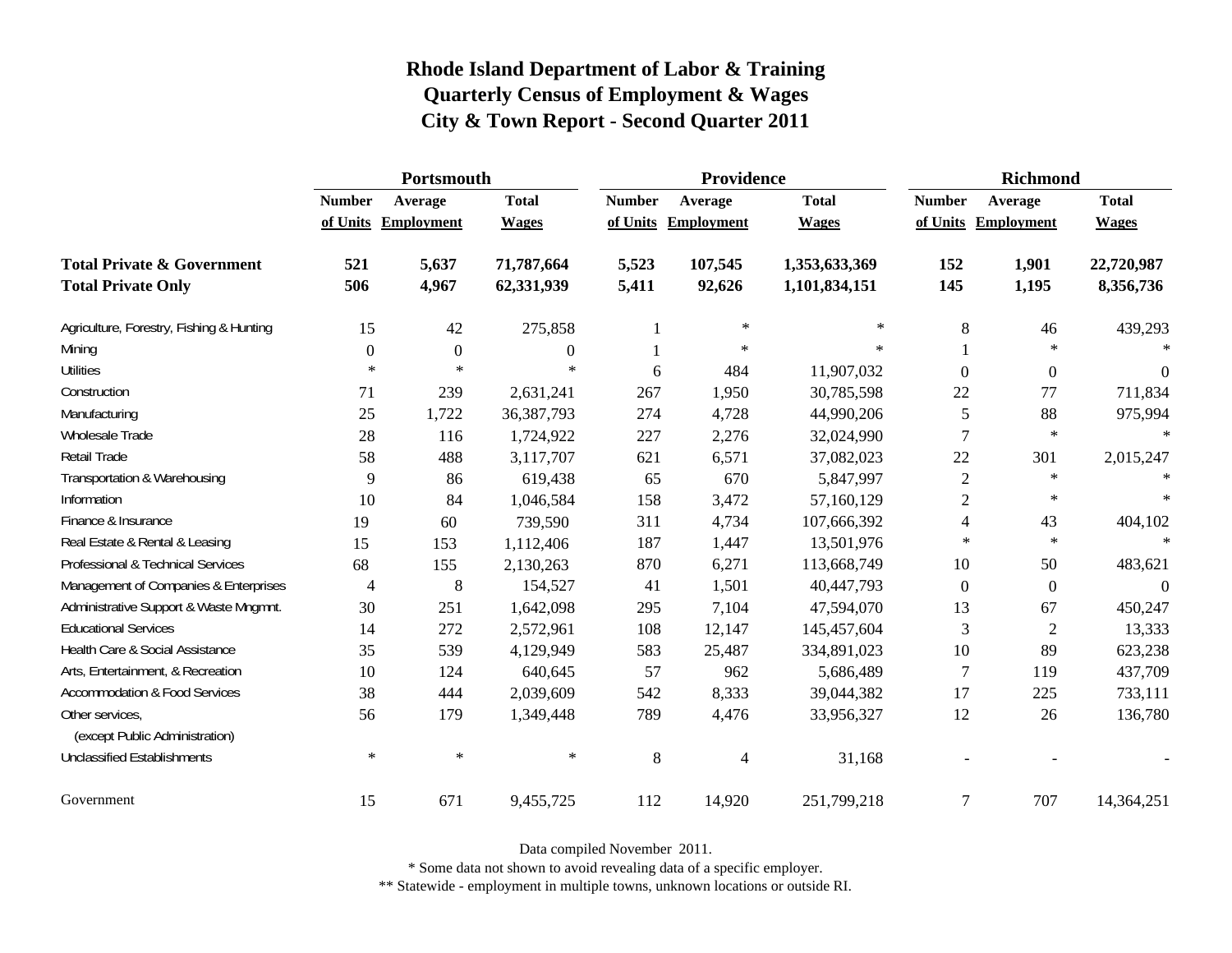|                                                   | <b>Scituate</b> |                     |                |                | <b>Smithfield</b>   |                | <b>South Kingstown</b> |                     |              |
|---------------------------------------------------|-----------------|---------------------|----------------|----------------|---------------------|----------------|------------------------|---------------------|--------------|
|                                                   | <b>Number</b>   | Average             | <b>Total</b>   | <b>Number</b>  | Average             | <b>Total</b>   | <b>Number</b>          | Average             | <b>Total</b> |
|                                                   |                 | of Units Employment | <b>Wages</b>   |                | of Units Employment | <b>Wages</b>   |                        | of Units Employment | <b>Wages</b> |
| <b>Total Private &amp; Government</b>             | 263             | 1,578               | 15,711,956     | 836            | 14,097              | 199,000,196    | 995                    | 13,540              | 136,808,351  |
| <b>Total Private Only</b>                         | 250             | 947                 | 6,615,153      | 821            | 13,475              | 188,347,036    | 972                    | 9,778               | 86,397,121   |
| Agriculture, Forestry, Fishing & Hunting          | 12              | 51                  | 231,465        | 3              | $\ast$              | $\ast$         | 17                     | 84                  | 702,266      |
| Mining                                            | $\Omega$        | $\overline{0}$      | $\overline{0}$ |                | $\ast$              | $\ast$         |                        | $\ast$              |              |
| <b>Utilities</b>                                  | $\Omega$        | $\mathbf{0}$        | $\overline{0}$ | $\overline{0}$ | $\boldsymbol{0}$    | $\overline{0}$ | $\mathfrak{2}$         | $\ast$              | $\ast$       |
| Construction                                      | 64              | 170                 | 1,541,990      | 137            | 894                 | 13,609,480     | 112                    | 279                 | 2,768,338    |
| Manufacturing                                     | 11              | 25                  | 218,761        | 66             | 1,451               | 17,049,517     | 28                     | 625                 | 9,446,867    |
| Wholesale Trade                                   | 10              | 24                  | 229,746        | 58             | 736                 | 10,972,125     | 50                     | 786                 | 12,867,748   |
| Retail Trade                                      | 18              | 180                 | 1,147,798      | 114            | 1,895               | 10,429,480     | 116                    | 1,237               | 8,208,134    |
| Transportation & Warehousing                      | 13              | 41                  | 276,822        | 15             | 76                  | 857,302        | 9                      | 163                 | 888,962      |
| Information                                       | 5               | 22                  | 135,518        | 16             | 210                 | 3,268,822      | 16                     | 180                 | 1,980,991    |
| Finance & Insurance                               | 9               | $\ast$              | $\ast$         | 48             | 2,965               | 82,392,836     | 36                     | 275                 | 3,452,603    |
| Real Estate & Rental & Leasing                    | 4               | 15                  | 116,080        | 19             | 61                  | 762,737        | 22                     | 179                 | 917,125      |
| Professional & Technical Services                 | 29              | 89                  | 869,880        | 77             | 276                 | 3,408,313      | 107                    | 342                 | 4,667,684    |
| Management of Companies & Enterprises             | $\Omega$        | $\Omega$            | $\Omega$       | 6              | 299                 | 10,332,523     | 5                      | 19                  | 327,305      |
| Administrative Support & Waste Mngmnt.            | 20              | 33                  | 190,930        | 43             | 492                 | 5,441,193      | 71                     | 290                 | 2,166,692    |
| <b>Educational Services</b>                       |                 |                     |                | 10             | $\ast$              | $\ast$         | 27                     | 300                 | 2,413,662    |
| Health Care & Social Assistance                   | 17              | 83                  | 552,369        | 58             | 1,449               | 9,564,434      | 112                    | 2,617               | 23,971,789   |
| Arts, Entertainment, & Recreation                 | 3               | $\overline{4}$      | 8,977          | 10             | 43                  | 234,538        | 28                     | 207                 | 1,080,012    |
| <b>Accommodation &amp; Food Services</b>          | 13              | 125                 | 384,746        | 68             | 1,189               | 4,699,315      | 107                    | 1,399               | 5,165,920    |
| Other services,<br>(except Public Administration) | 22              | 74                  | 515,158        | $70\,$         | 619                 | 4,282,531      | 102                    | 767                 | 5,047,725    |
| <b>Unclassified Establishments</b>                |                 |                     |                | $\mathfrak{2}$ | $\ast$              | $\ast$         | 4                      | 3                   | 9,492        |
| Government                                        | 13              | 630                 | 9,096,803      | 15             | 623                 | 10,653,160     | 23                     | 3,759               | 50,411,230   |

Data compiled November 2011.

\* Some data not shown to avoid revealing data of a specific employer.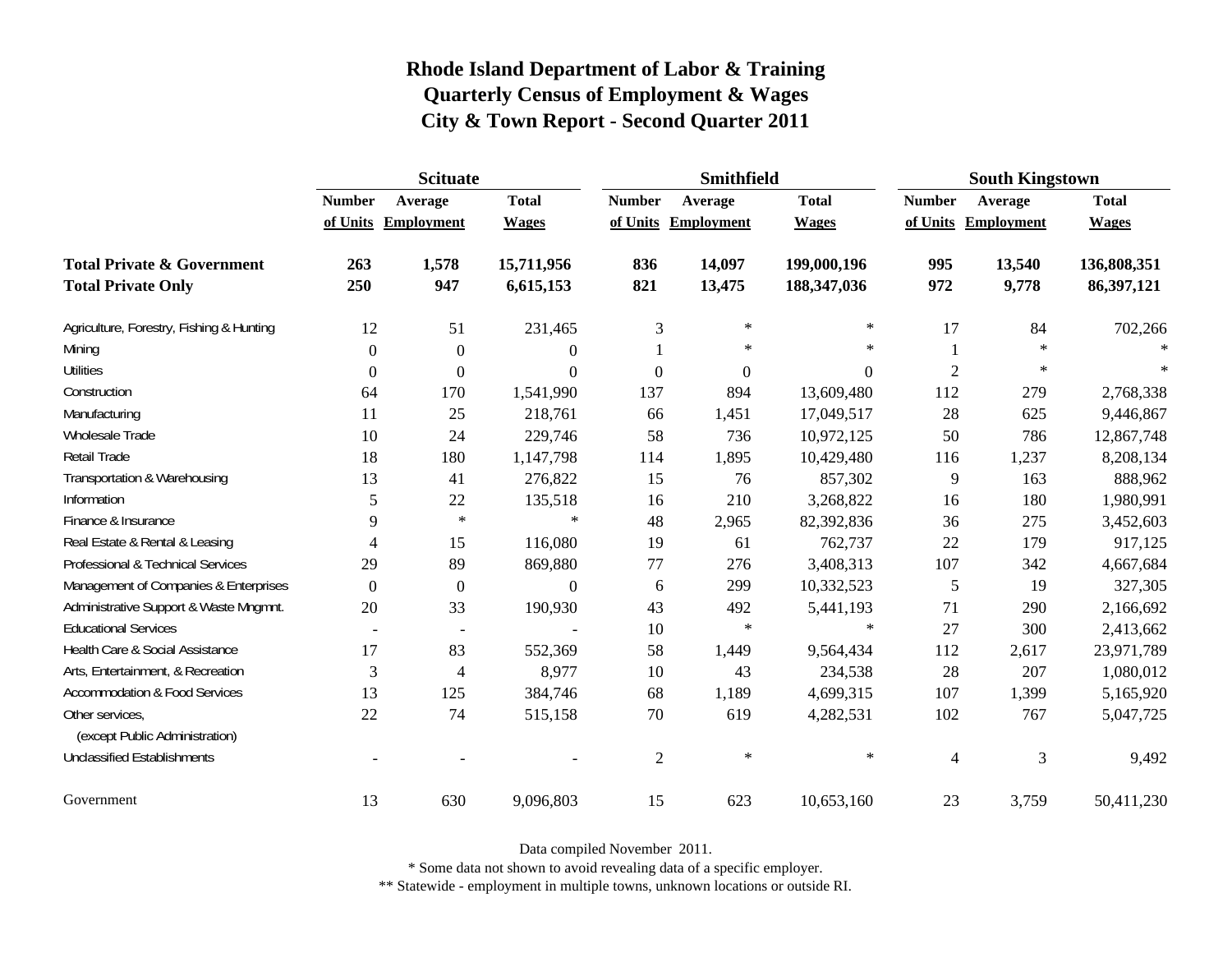|                                                   | <b>Tiverton</b> |                     |              |                | Warren              |                  | Warwick       |                     |              |  |
|---------------------------------------------------|-----------------|---------------------|--------------|----------------|---------------------|------------------|---------------|---------------------|--------------|--|
|                                                   | <b>Number</b>   | Average             | <b>Total</b> | <b>Number</b>  | Average             | <b>Total</b>     | <b>Number</b> | Average             | <b>Total</b> |  |
|                                                   |                 | of Units Employment | <b>Wages</b> |                | of Units Employment | <b>Wages</b>     |               | of Units Employment | <b>Wages</b> |  |
| <b>Total Private &amp; Government</b>             | 370             | 2,563               | 21,336,634   | 368            | 3,530               | 28,658,906       | 3,130         | 47,817              | 491,021,219  |  |
| <b>Total Private Only</b>                         | 355             | 2,039               | 15,627,965   | 361            | 3,379               | 26,854,147       | 3,095         | 43,507              | 422,033,808  |  |
| Agriculture, Forestry, Fishing & Hunting          | 10              | 26                  | 85,433       | $\mathfrak{2}$ | ∗                   | $\ast$           | 4             | $\ast$              |              |  |
| Mining                                            | $\overline{0}$  | $\overline{0}$      | $\theta$     | $\overline{0}$ | $\boldsymbol{0}$    | $\theta$         | $\theta$      | $\Omega$            | $\Omega$     |  |
| <b>Utilities</b>                                  | $\overline{2}$  | $\ast$              | $\ast$       | $\overline{0}$ | $\boldsymbol{0}$    | $\boldsymbol{0}$ | $\Omega$      | $\Omega$            | $\theta$     |  |
| Construction                                      | 55              | 180                 | 1,586,416    | 45             | 128                 | 1,115,639        | 304           | 1,694               | 22,284,592   |  |
| Manufacturing                                     | 12              | 78                  | 365,620      | 38             | 666                 | 7,155,688        | 148           | 3,453               | 42,262,077   |  |
| Wholesale Trade                                   | 24              | 110                 | 1,276,307    | 15             | 124                 | 1,753,085        | 211           | 1,710               | 22,473,837   |  |
| Retail Trade                                      | 53              | 466                 | 4,369,784    | 45             | 268                 | 1,713,194        | 415           | 7,527               | 51,464,656   |  |
| Transportation & Warehousing                      | 8               | $\ast$              | $\ast$       | $\overline{4}$ | 283                 | 1,667,415        | 84            | 1,881               | 18,924,537   |  |
| Information                                       | 5               | $\ast$              | $\ast$       | $\overline{4}$ | 33                  | 306,897          | 45            | 513                 | 6,160,668    |  |
| Finance & Insurance                               | 11              | 50                  | 544,287      | 15             | 211                 | 2,109,276        | 182           | 3,209               | 49,212,197   |  |
| Real Estate & Rental & Leasing                    | 5               | 5                   | 83,963       | $8\phantom{1}$ | 18                  | 128,821          | 110           | 1,091               | 9,319,845    |  |
| Professional & Technical Services                 | 42              | 125                 | 1,669,883    | 30             | 92                  | 999,530          | 363           | 1,801               | 23,556,980   |  |
| Management of Companies & Enterprises             | $\mathbf{1}$    | $\ast$              | $\ast$       | -1             | $\ast$              | $\ast$           | 26            | 1,327               | 21,790,955   |  |
| Administrative Support & Waste Mngmnt.            | 22              | 47                  | 319,302      | 25             | 212                 | 1,048,677        | 222           | 1,957               | 16,629,153   |  |
| <b>Educational Services</b>                       | $\overline{2}$  | $\ast$              | $\ast$       | 6              | 73                  | 666,101          | 36            | 998                 | 9,282,329    |  |
| Health Care & Social Assistance                   | 28              | 345                 | 2,596,890    | 35             | 611                 | 5,557,130        | 339           | 8,881               | 93,328,938   |  |
| Arts, Entertainment, & Recreation                 | 5               | 27                  | 121,007      | 6              | 51                  | 186,107          | 42            | 537                 | 3,041,805    |  |
| <b>Accommodation &amp; Food Services</b>          | 28              | 355                 | 1,178,356    | 37             | 456                 | 1,466,790        | 242           | 5,152               | 20,848,479   |  |
| Other services,<br>(except Public Administration) | 42              | 114                 | 551,015      | 45             | 146                 | 860,319          | 319           | 1,748               | 11,344,528   |  |
| <b>Unclassified Establishments</b>                |                 |                     |              |                |                     |                  | 3             | $\ast$              | $\ast$       |  |
| Government                                        | 15              | 522                 | 5,708,669    | $\overline{7}$ | 152                 | 1,804,759        | 35            | 4,312               | 68,987,411   |  |

Data compiled November 2011.

\* Some data not shown to avoid revealing data of a specific employer.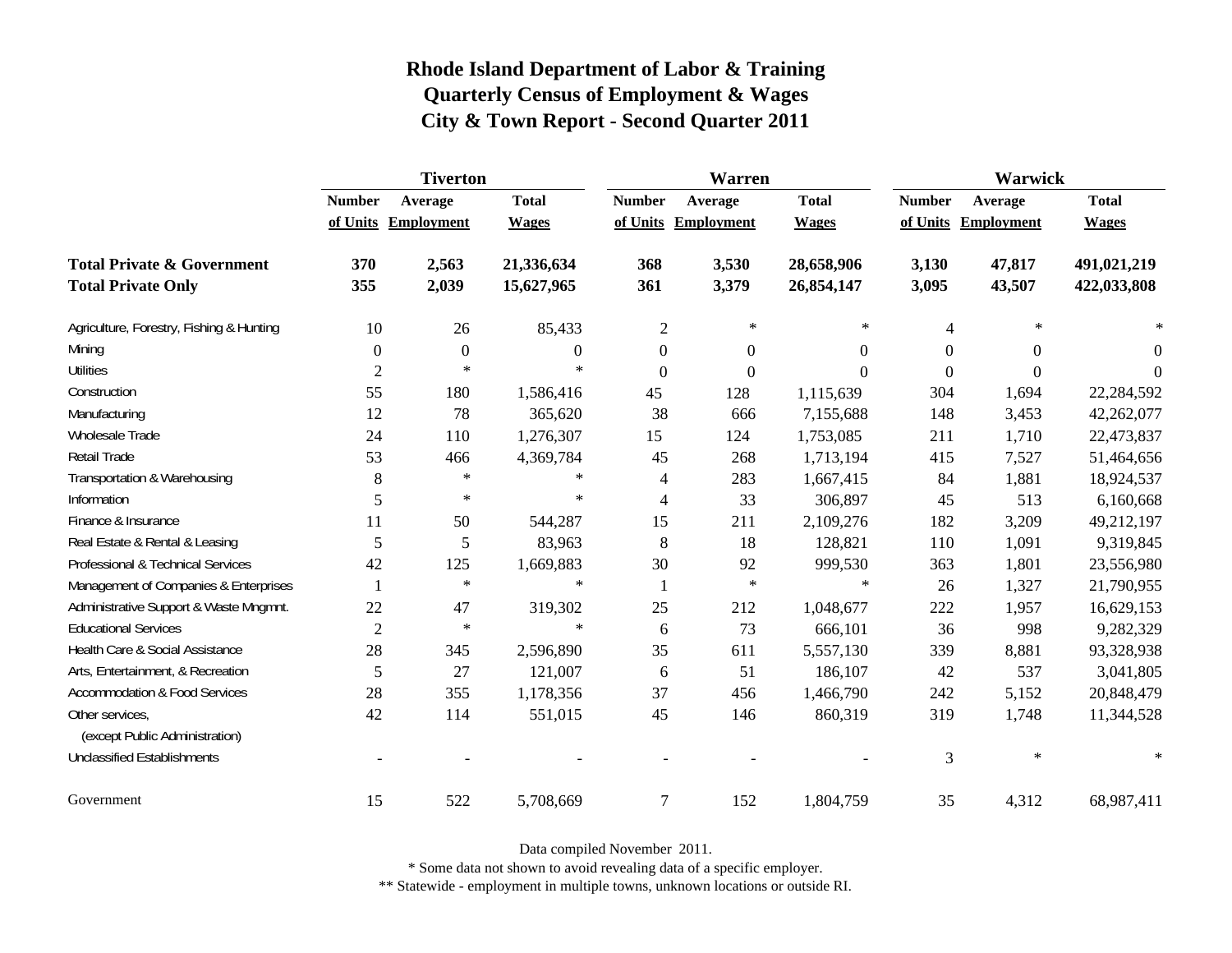|                                                   | Westerly         |                     |              |                | <b>West Greenwich</b> |              | <b>West Warwick</b> |                     |              |
|---------------------------------------------------|------------------|---------------------|--------------|----------------|-----------------------|--------------|---------------------|---------------------|--------------|
|                                                   | <b>Number</b>    | Average             | <b>Total</b> | <b>Number</b>  | Average               | <b>Total</b> | <b>Number</b>       | Average             | <b>Total</b> |
|                                                   |                  | of Units Employment | <b>Wages</b> |                | of Units Employment   | <b>Wages</b> |                     | of Units Employment | <b>Wages</b> |
| <b>Total Private &amp; Government</b>             | 859              | 9,736               | 86,004,872   | 197            | 3,044                 | 55,049,671   | 597                 | 7,665               | 82,179,452   |
| <b>Total Private Only</b>                         | 842              | 8,610               | 69,804,936   | 187            | 2,654                 | 50,095,151   | 582                 | 6,622               | 64,712,131   |
| Agriculture, Forestry, Fishing & Hunting          | $\boldsymbol{2}$ | $\ast$              | $\ast$       | $\overline{2}$ | $\ast$                | $\ast$       | $\boldsymbol{0}$    | $\boldsymbol{0}$    | 0            |
| Mining                                            | 3                | $\ast$              | $\ast$       |                | $\ast$                | $\ast$       |                     |                     |              |
| <b>Utilities</b>                                  | $\boldsymbol{0}$ | $\boldsymbol{0}$    | $\Omega$     | $\theta$       | $\overline{0}$        | $\Omega$     | $\overline{0}$      | $\Omega$            | $\Omega$     |
| Construction                                      | 94               | 201                 | 2,063,491    | 41             | 99                    | 920,517      | 80                  | 275                 | 2,334,654    |
| Manufacturing                                     | 27               | 569                 | 7,070,305    | 11             | $\ast$                | $\ast$       | 33                  | 1,321               | 17,412,983   |
| Wholesale Trade                                   | 29               | 69                  | 845,951      | 14             | 246                   | 3,476,695    | 29                  | 303                 | 3,886,016    |
| <b>Retail Trade</b>                               | 134              | 1,931               | 11,498,432   | 11             | 58                    | 260,896      | 88                  | 930                 | 6,505,672    |
| Transportation & Warehousing                      | 9                | 49                  | 453,185      | 6              | $\ast$                | $\ast$       | 8                   | 293                 | 2,597,344    |
| Information                                       | 15               | 216                 | 3,019,832    | 3              | 11                    | 359,708      | 6                   | $\ast$              | $\ast$       |
| Finance & Insurance                               | 32               | 325                 | 4,369,609    | 6              | 30                    | 379,359      | 27                  | 626                 | 7,277,421    |
| Real Estate & Rental & Leasing                    | 25               | 77                  | 652,365      | 3              | 7                     | 117,299      | 26                  | 66                  | 599,090      |
| Professional & Technical Services                 | 73               | 209                 | 2,718,141    | 22             | $\ast$                | $\ast$       | 50                  | $\ast$              | $\ast$       |
| Management of Companies & Enterprises             | $\overline{7}$   | $\ast$              | $\ast$       |                |                       |              |                     | $\ast$              | 宋            |
| Administrative Support & Waste Mngmnt.            | 51               | 190                 | 1,369,951    | 22             | 88                    | 815,506      | 21                  | 122                 | 846,453      |
| <b>Educational Services</b>                       | 9                | 121                 | 425,096      | 3              | $\ast$                | $\ast$       | $\overline{7}$      | $\ast$              | $\ast$       |
| Health Care & Social Assistance                   | 107              | 2,088               | 20,360,291   | 9              | 142                   | 840,560      | 40                  | 667                 | 5,284,731    |
| Arts, Entertainment, & Recreation                 | 36               | 392                 | 2,033,483    | $\overline{c}$ | $\ast$                | $\ast$       | 11                  | 42                  | 293,052      |
| <b>Accommodation &amp; Food Services</b>          | 102              | 1,536               | 6,309,964    | 19             | 197                   | 894,385      | 64                  | 669                 | 2,408,010    |
| Other services,<br>(except Public Administration) | 87               | 296                 | 1,570,917    | 12             | 42                    | 259,109      | 91                  | 317                 | 1,844,507    |
| <b>Unclassified Establishments</b>                |                  |                     |              |                |                       |              |                     |                     |              |
| Government                                        | 17               | 1,127               | 16,199,936   | 10             | 388                   | 4,954,520    | 15                  | 1,043               | 17,467,321   |

Data compiled November 2011.

\* Some data not shown to avoid revealing data of a specific employer.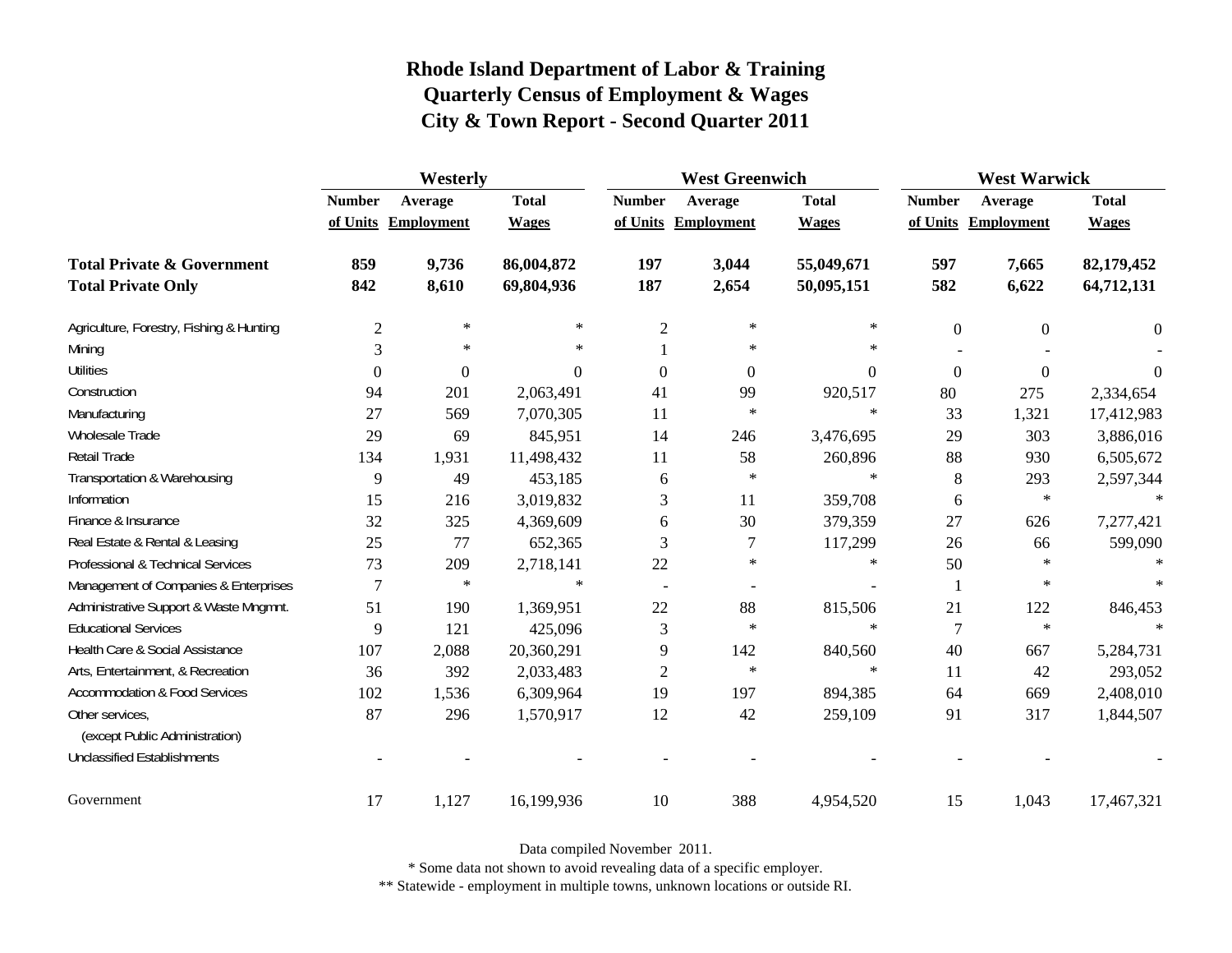|                                          |                  | Woonsocket        |                  | Statewide **     |                   |                  |  |
|------------------------------------------|------------------|-------------------|------------------|------------------|-------------------|------------------|--|
|                                          | <b>Number</b>    | Average           | <b>Total</b>     | <b>Number</b>    | Average           | <b>Total</b>     |  |
|                                          | of Units         | <b>Employment</b> | <b>Wages</b>     | of Units         | <b>Employment</b> | <b>Wages</b>     |  |
| <b>Total Private &amp; Government</b>    | 830              | 14,619            | 216,991,917      | 3,148            | 8,936             | 134,243,061      |  |
| <b>Total Private Only</b>                | 811              | 13,015            | 192,629,474      | 3,143            | 8,904             | 133,513,820      |  |
| Agriculture, Forestry, Fishing & Hunting | $\boldsymbol{0}$ | $\boldsymbol{0}$  | 0                | $\overline{0}$   | $\boldsymbol{0}$  | $\boldsymbol{0}$ |  |
| Mining                                   | $\boldsymbol{0}$ | $\boldsymbol{0}$  | $\boldsymbol{0}$ | $\boldsymbol{0}$ | $\overline{0}$    | $\Omega$         |  |
| <b>Utilities</b>                         | 1                | ∗                 | $\ast$           | 2                | $\ast$            | $*$              |  |
| Construction                             | 65               | 290               | 3,157,760        | 271              | 719               | 11,520,226       |  |
| Manufacturing                            | 57               | 1,090             | 10,888,282       | 13               | 30                | 382,267          |  |
| Wholesale Trade                          | 42               | 423               | 6,165,212        | 1,169            | 2,010             | 41,265,368       |  |
| <b>Retail Trade</b>                      | 120              | 1,464             | 9,102,360        | 82               | 776               | 12,256,503       |  |
| Transportation & Warehousing             | 13               | ∗                 | $\ast$           | 36               | 115               | 1,563,133        |  |
| Information                              | $8\,$            | 83                | 503,997          | 179              | 636               | 10,369,387       |  |
| Finance & Insurance                      | 24               | 187               | 1,910,557        | 135              | 394               | 7,805,956        |  |
| Real Estate & Rental & Leasing           | 33               | 155               | 1,058,844        | 31               | 83                | 1,211,240        |  |
| Professional & Technical Services        | 61               | 401               | 7,679,541        | 562              | 980               | 16,759,133       |  |
| Management of Companies & Enterprises    | 10               | $\ast$            | *                | 39               | 101               | 2,110,955        |  |
| Administrative Support & Waste Mngmnt.   | 38               | 406               | 3,137,888        | 334              | 2,115             | 18,353,985       |  |
| <b>Educational Services</b>              | 14               | 305               | 2,706,207        | 65               | 143               | 1,069,372        |  |
| Health Care & Social Assistance          | 109              | 4,067             | 33,728,246       | 55               | $\ast$            | $\ast$           |  |
| Arts, Entertainment, & Recreation        | $\overline{7}$   | 92                | 392,867          | 21               | 23                | 420,105          |  |
| <b>Accommodation &amp; Food Services</b> | 105              | 1,132             | 3,854,597        | 25               | $\ast$            | $\ast$           |  |
| Other services,                          | 103              | 466               | 2,300,951        | 95               | 171               | 2,681,048        |  |
| (except Public Administration)           |                  |                   |                  |                  |                   |                  |  |
| <b>Unclassified Establishments</b>       | 1                | $\ast$            | $\ast$           | 29               | 15                | 189,457          |  |
| Government                               | 19               | 1,607             | 24,362,443       | 5                | 32                | 729,241          |  |

Data compiled November 2011.

\* Some data not shown to avoid revealing data of a specific employer.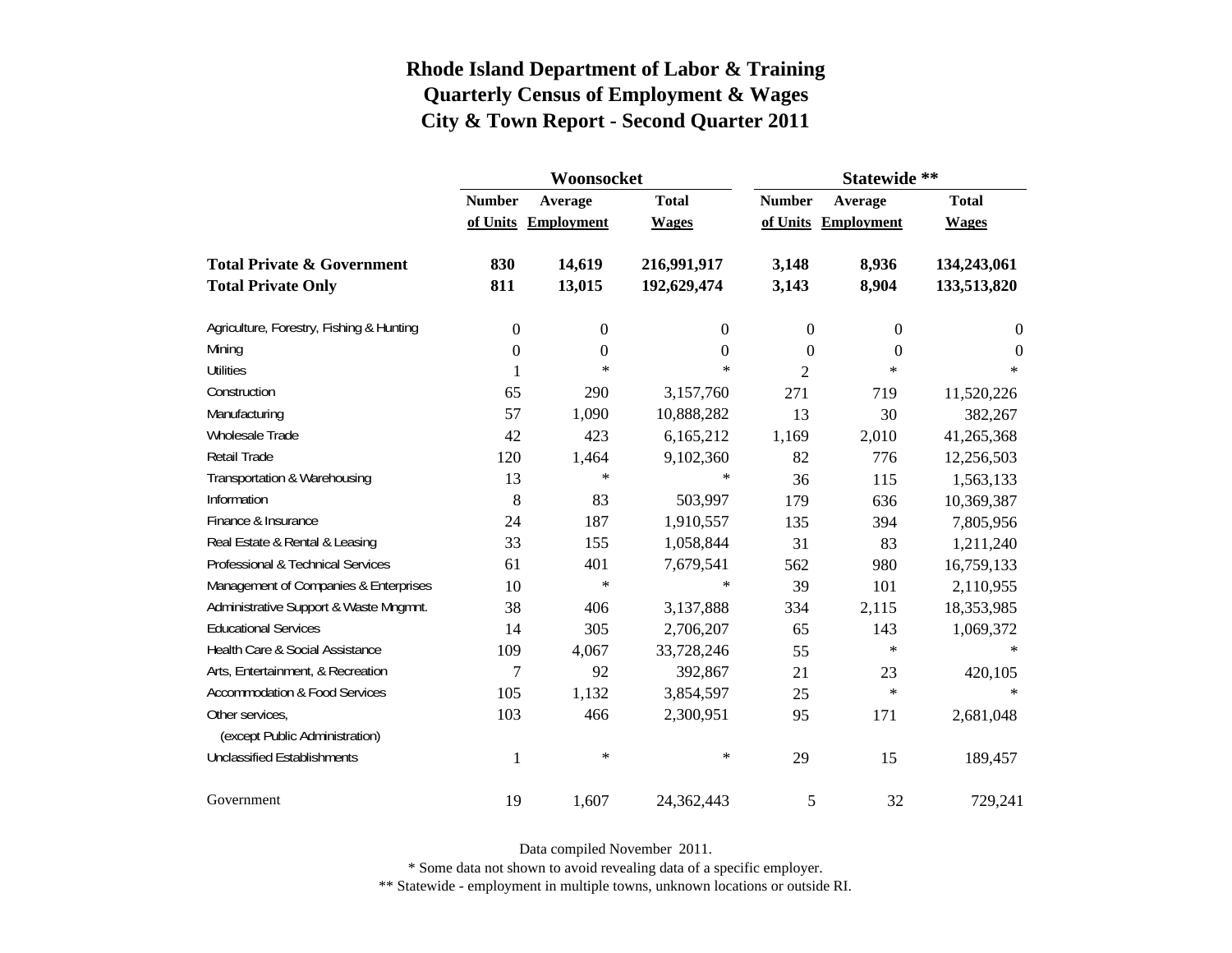|                                                   | <b>Bristol County</b> |                     |              |                | <b>Kent County</b> |              | <b>Newport County</b> |            |              |
|---------------------------------------------------|-----------------------|---------------------|--------------|----------------|--------------------|--------------|-----------------------|------------|--------------|
|                                                   | <b>Number</b>         | Average             | <b>Total</b> | <b>Number</b>  | Average            | <b>Total</b> | <b>Number</b>         | Average    | <b>Total</b> |
|                                                   |                       | of Units Employment | <b>Wages</b> | of Units       | <b>Employment</b>  | <b>Wages</b> | of Units              | Employment | <b>Wages</b> |
| <b>Total Private &amp; Government</b>             | 1,417                 | 13,857              | 123,756,212  | 5,383          | 72,973             | 758,075,102  | 3,257                 | 39,138     | 439,206,987  |
| <b>Total Private Only</b>                         | 1,382                 | 11,769              | 94,408,927   | 5,291          | 65,207             | 642,709,802  | 3,159                 | 31,496     | 292,782,326  |
| Agriculture, Forestry, Fishing & Hunting          | 6                     | 9                   | 53,601       | 11             | 53                 | 224,728      | 46                    | 255        | 1,528,717    |
| Mining                                            |                       |                     |              | $\overline{2}$ | $\ast$             | $\ast$       |                       | $\ast$     | $\ast$       |
| <b>Utilities</b>                                  |                       | $\ast$              | $\ast$       |                |                    |              | $\overline{4}$        | 49         | 1,010,684    |
| Construction                                      | 194                   | 607                 | 5,970,921    | 605            | 2,668              | 32,484,082   | 335                   | 1,410      | 15,978,697   |
| Manufacturing                                     | 112                   | 1,730               | 17,370,517   | 259            | 6,708              | 98,203,217   | 90                    | 2,290      | 44,885,173   |
| Wholesale Trade                                   | 71                    | 274                 | 4,555,255    | 354            | 2,726              | 39,322,551   | 154                   | 575        | 8,618,618    |
| Retail Trade                                      | 137                   | 1,192               | 7,207,562    | 667            | 10,989             | 74,803,340   | 434                   | 4,061      | 26,823,727   |
| Transportation & Warehousing                      | 13                    | 303                 | 1,814,737    | 117            | 2,707              | 26,457,250   | 78                    | 626        | 4,147,116    |
| Information                                       | 21                    | $\ast$              | $\ast$       | 79             | 1,350              | 18,433,610   | 58                    | 615        | 8,666,922    |
| Finance & Insurance                               | 53                    | 412                 | 4,878,192    | 279            | 4,250              | 61,500,663   | 108                   | 905        | 12,261,769   |
| Real Estate & Rental & Leasing                    | 35                    | 101                 | 782,901      | 190            | 1,316              | 11,525,099   | 122                   | 686        | 5,554,602    |
| Professional & Technical Services                 | 145                   | 308                 | 4,302,552    | 613            | 3,052              | 48,524,879   | 408                   | 3,008      | 49,921,407   |
| Management of Companies & Enterprises             | 8                     | 40                  | 593,320      | 40             | 1,584              | 24,988,712   | 17                    | 486        | 4,526,070    |
| Administrative Support & Waste Mngmnt.            | 98                    | 456                 | 3,037,529    | 373            | 2,775              | 23,372,367   | 217                   | 1,139      | 9,654,846    |
| <b>Educational Services</b>                       | 27                    | 1,618               | 16,641,216   | 68             | 1,372              | 11,963,552   | 48                    | 1,298      | 13,327,924   |
| Health Care & Social Assistance                   | 113                   | 2,069               | 15,140,735   | 526            | 12,029             | 117,992,355  | 240                   | 4,426      | 36,081,493   |
| Arts, Entertainment, & Recreation                 | 30                    | 399                 | 2,283,684    | 74             | 825                | 4,548,244    | 88                    | 1,444      | 8,898,964    |
| <b>Accommodation &amp; Food Services</b>          | 121                   | 1,471               | 5,101,043    | 444            | 8,088              | 31,711,304   | 351                   | 6,543      | 29,947,320   |
| Other services,<br>(except Public Administration) | 196                   | 676                 | 3,432,982    | 587            | 2,703              | 16,550,920   | 359                   | 1,676      | 10,914,837   |
| <b>Unclassified Establishments</b>                |                       | $\ast$              | $\ast$       | 3              | $\ast$             | $\ast$       | -1                    | $\ast$     | $\ast$       |
| Government                                        | 35                    | 2,090               | 29,347,285   | 92             | 7,766              | 115,365,300  | 98                    | 7,642      | 146,424,661  |

Data compiled November 2011.

\* Some data not shown to avoid revealing data of a specific employer.